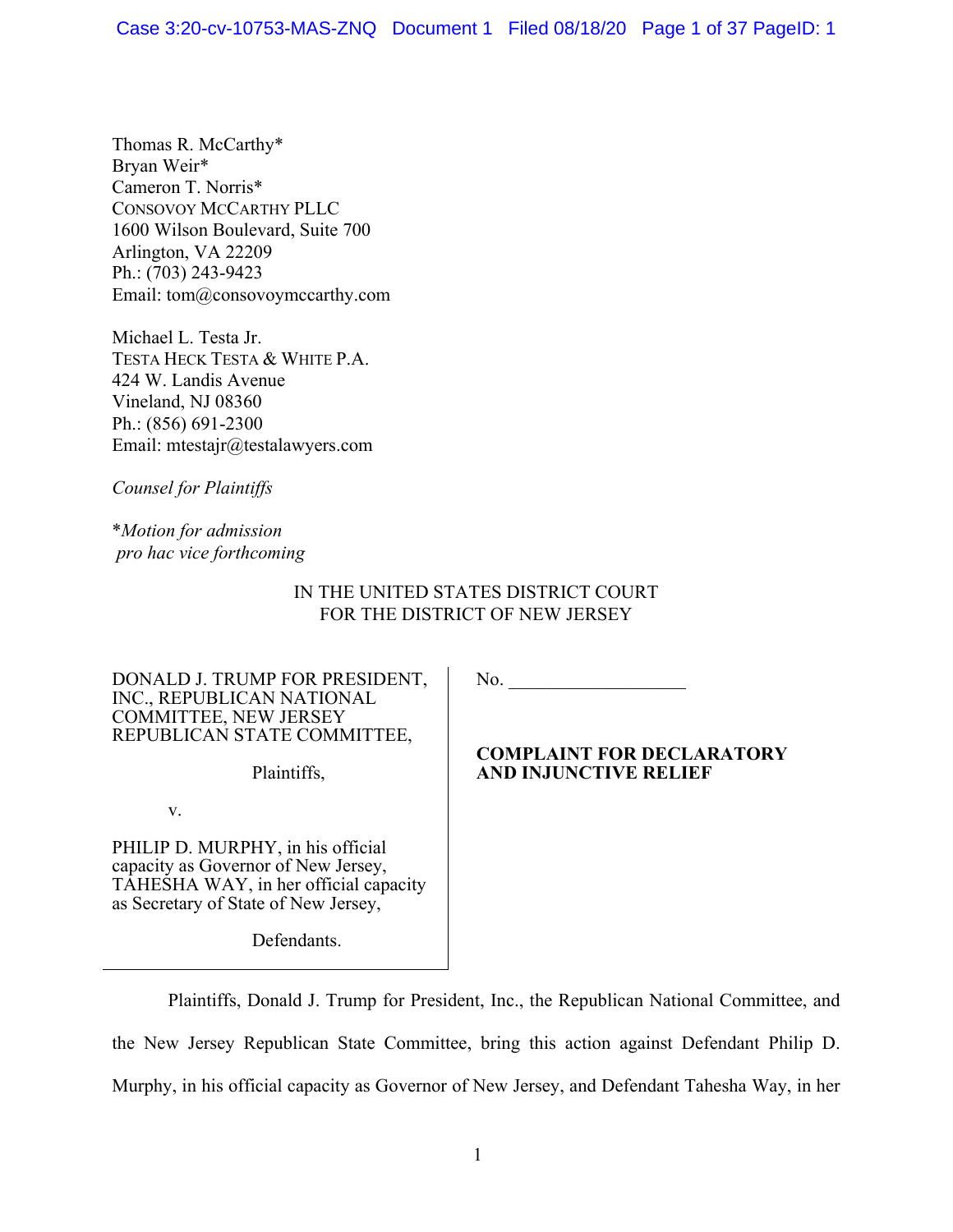official capacity as Secretary of State of New Jersey, to have Governor Murphy's August 14, 2020 executive order declared unlawful, to enjoin its enforcement, and to obtain all other appropriate relief.

## **PARTY ADDRESSES (L. Civ. R. 10.1)**

## *Plaintiffs*

## *Defendants*

Donald J. Trump for President, Inc. 725 5th Avenue - 15th Floor New York, NY 10022

Republican National Committee 310 First Street S.E. Washington, DC 20003

New Jersey Republican State Committee 150 West State Street - Suite 230 Trenton, NJ 08608

Governor Philip D. Murphy 225 W. State Street Trenton, NJ 08625

Secretary Tahesha Way 125 W. State Street Trenton, NJ 08325

## **INTRODUCTION**

1. The U.S. Constitution entrusts state legislatures to set the time, place, and manner of congressional elections and to determine how the state chooses electors for the presidency. New Jersey's legislature has enacted valid laws to that end.

2. In a direct usurpation of the legislature's authority, Governor Murphy issued Executive Order 177 ("Order" or "EO 177") purporting to rewrite the election code for the November 2020 election. This brazen power grab was not authorized by state law and violates both the Elections Clause and Electors Clause of the U.S. Constitution and 3 U.S.C. §1.

3. Moreover, in his haste, the Governor created a system that will violate eligible citizens' right to vote. By ordering universal vote-by-mail, he has created a recipe for disaster. Fraudulent and invalid votes dilute the votes of honest citizens and deprive them of their right to vote in violation of the Fourteenth Amendment.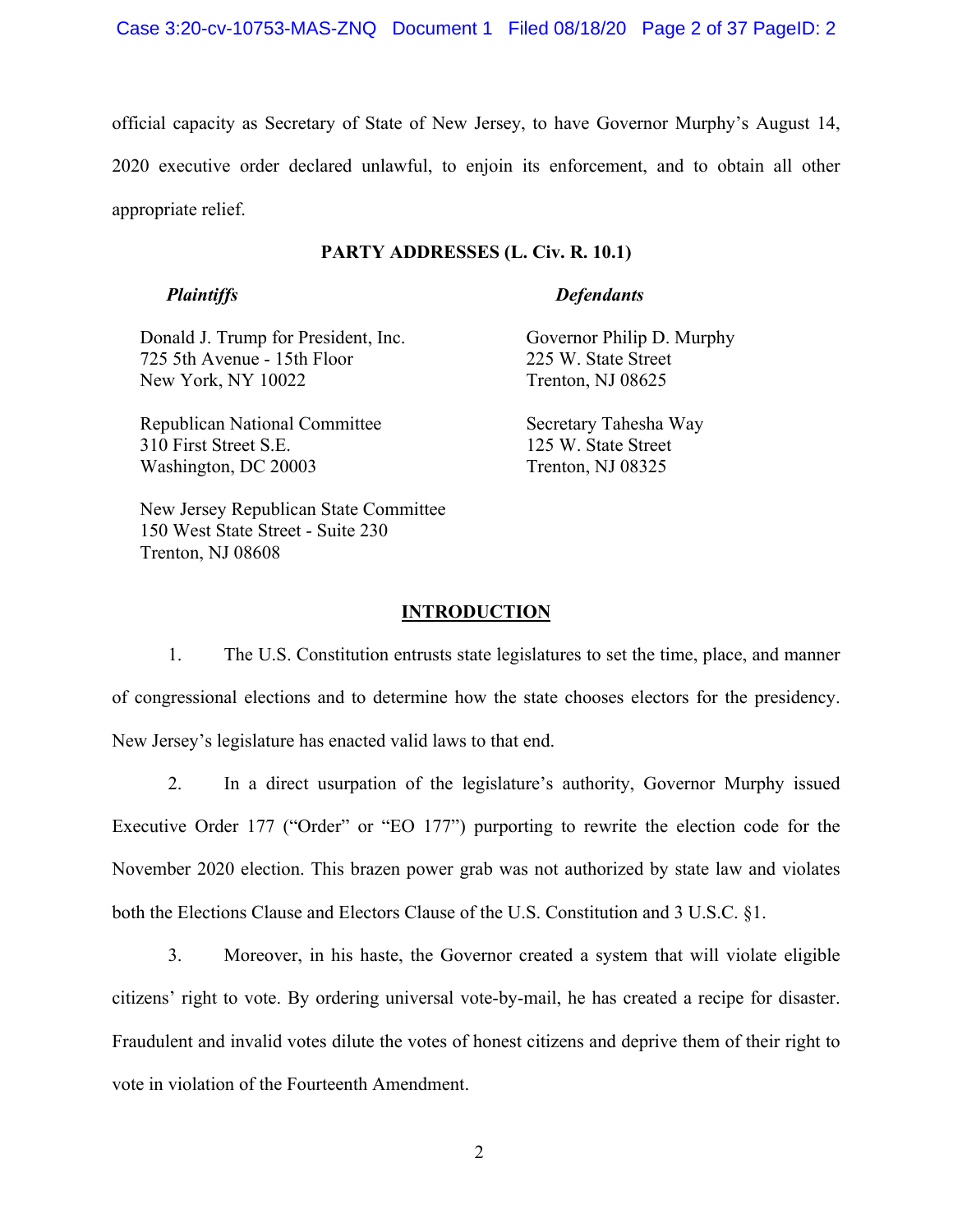## Case 3:20-cv-10753-MAS-ZNQ Document 1 Filed 08/18/20 Page 3 of 37 PageID: 3

4. Indeed, the Governor is well aware of this problem. New Jersey has a long history of problems with voting by mail. Countless individuals have been convicted of voter fraud tied to absentee ballots over the last decade. And that tradition unsurprisingly recurred when the Governor ordered universal vote-by-mail for local elections in May of this year in response to COVID-19. The Attorney General has charged four individuals in Paterson, NJ—including one sitting city council member and one candidate for city council who nominally won his race—on charges arising from a scheme to collect and illegally mail in hundreds of absentee ballots in that election. That scheme led to a crisis in Paterson, requiring that the city hold another election between the indicted candidate and his opponent because it is impossible to determine just how many fraudulent ballots were cast. Notwithstanding that experience, the Governor has *expanded* universal vote-by-mail to the entire state for the November election.

5. For all these reasons and more, EO 177 is illegal and must be enjoined.

## **JURISDICTION AND VENUE**

6. This Court has subject matter jurisdiction because this action arises under the Constitution and laws of the United States. 28 U.S.C. §§1331 & 1343.

7. Venue is proper because a substantial part of the events giving rise to the claims occurred in this District, and the Defendants reside in this District. *Id.* §1391.

#### **PARTIES**

8. Plaintiff Donald J. Trump for President, Inc. is the principal committee for President Donald J. Trump's reelection campaign with its headquarters at 725 Fifth Avenue, 15th Floor, New York City, NY 10022.

9. Plaintiff Republican National Committee (RNC) is a national political party with its principal place of business at 310 First Street S.E., Washington D.C., 20003.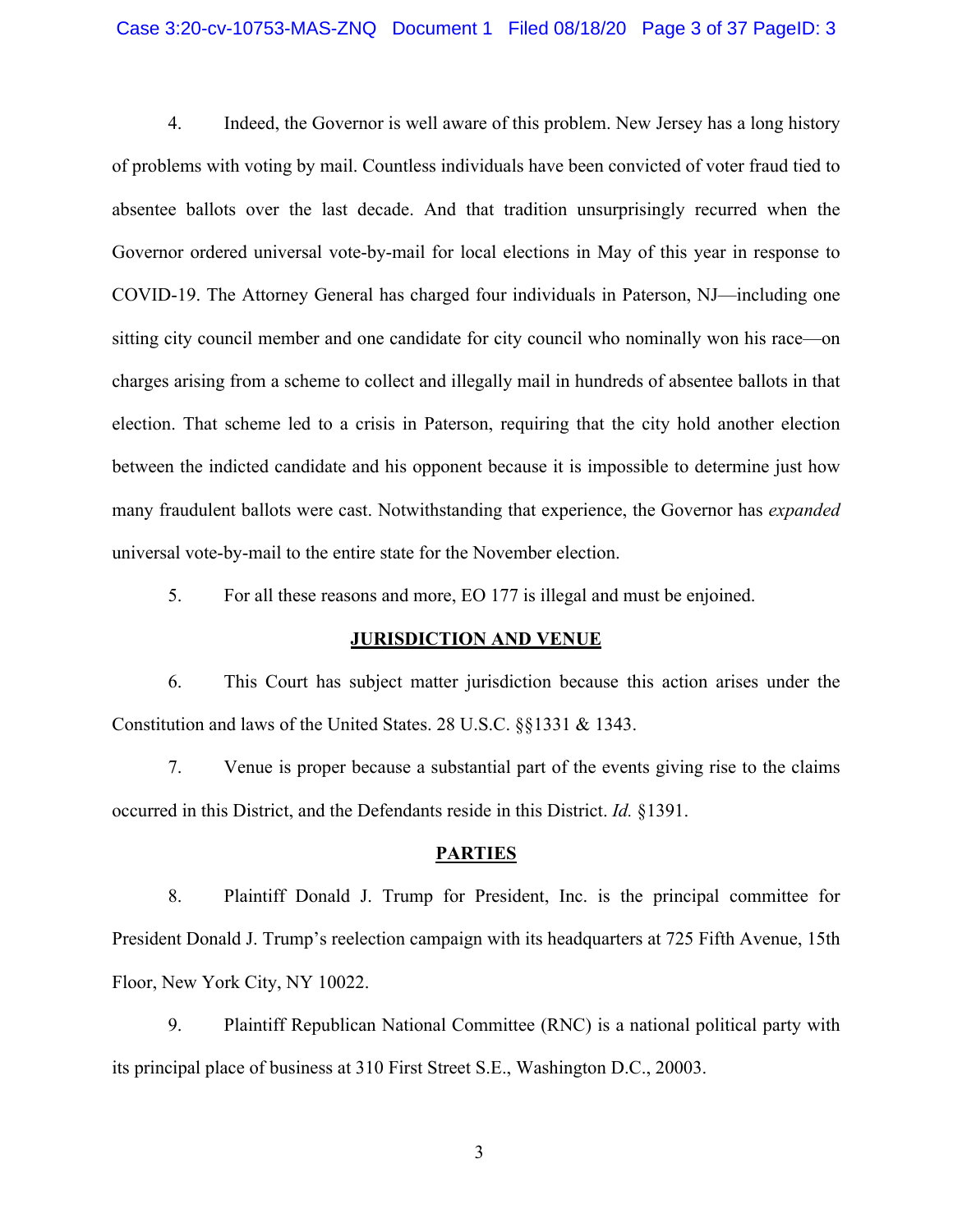## Case 3:20-cv-10753-MAS-ZNQ Document 1 Filed 08/18/20 Page 4 of 37 PageID: 4

10. The RNC organizes and operates the Republican National Convention, which nominates a candidate for President and Vice President of the United States.

11. The RNC represents over 30 million registered Republicans in all 50 states, the District of Columbia, and the U.S. territories. It is comprised of 168 voting members representing state Republican Party organizations.

12. The RNC works to elect Republican candidates to state and federal office. In November 2020, its candidates will appear on the ballot in New Jersey for federal, state, and local offices. In elections for the U.S. House of Representatives, for example, the Cook Political Report lists four New Jersey races as "competitive"—including two "toss ups."

13. The RNC has a vital interest in protecting the ability of Republican voters to cast, and Republican candidates to receive, effective votes in New Jersey elections and elsewhere. The RNC brings this suit to vindicate its own rights in this regard, and in a representational capacity to vindicate the rights of its member voters and candidates.

14. The RNC also has an interest in preventing the Governor's sweeping and unilateral changes to New Jersey election law. Major or hasty changes confuse voters, undermine confidence in the electoral process, and create incentive to remain away from the polls. Thus, the Governor's order forces the RNC to divert resources and spend significant amounts of money educating voters on those changes and encouraging them to vote regardless.

15. Plaintiff New Jersey Republican State Committee (NJGOP) is a political party in New Jersey with its principal place of business at 150 West State Street, Suite 230, Trenton, NJ 08608.

16. NJGOP represents over 1.39 million registered Republican voters in New Jersey as of August 1, 2020.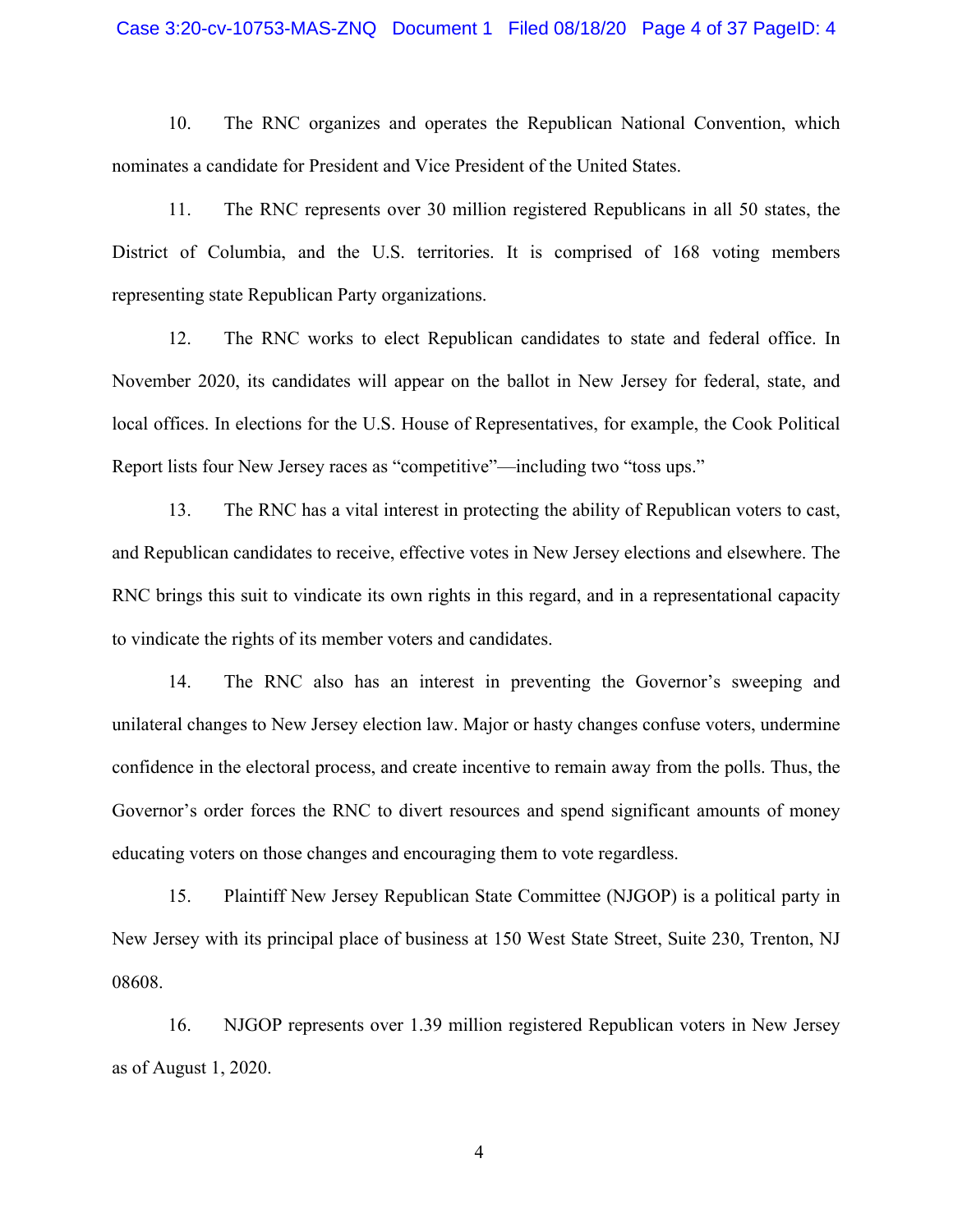## Case 3:20-cv-10753-MAS-ZNQ Document 1 Filed 08/18/20 Page 5 of 37 PageID: 5

17. NJGOP has the same interests in this case, and seeks to vindicate those interests in the same ways, as the RNC.

18. Defendant Philip D. Murphy is the Governor of New Jersey. The state's "executive power" is "vested" in him, including the responsibility to "take care that the laws be faithfully executed." N.J. Const. art. V, §1 cls. 1, 11. He is sued in his official capacity.

19. Defendant Tahesha Way is the Secretary of State of New Jersey. Secretary Way is New Jersey's chief elections officer and oversees all elections within New Jersey. Her duties include ensuring that all election laws and campaign disclosure requirements are enforced, certifying the official lists of candidates for elections, and certifying election results. She is sued in her official capacity.

### **BACKGROUND**

# **I. The Perils of Hastily Moving to Universal Vote-By-Mail Without the Necessary Safeguards**

20. Creating opportunities for ineligible voters to cast ballots invites fraud and undermines the public's confidence in the integrity of elections—all of which violate the right to vote.

21. According to the Commission on Federal Election Reform—a bipartisan commission chaired by former President Jimmy Carter and James Baker, and cited extensively by the U.S. Supreme Court—absentee voting is "the largest source of potential voter fraud." *Building Confidence in U.S. Elections* 46, https://bit.ly/3dXH7rU (*Carter-Baker Report*). Many well-regarded commissions and groups of diverse political affiliation agree that "when election fraud occurs, it usually arises from absentee ballots." Michael T. Morley, *Election Emergency Redlines* 2, https://bit.ly/3e59PY1 (Morley, *Redlines*).

22. Such fraud is easier to commit, easier to meaningfully scale, and harder to detect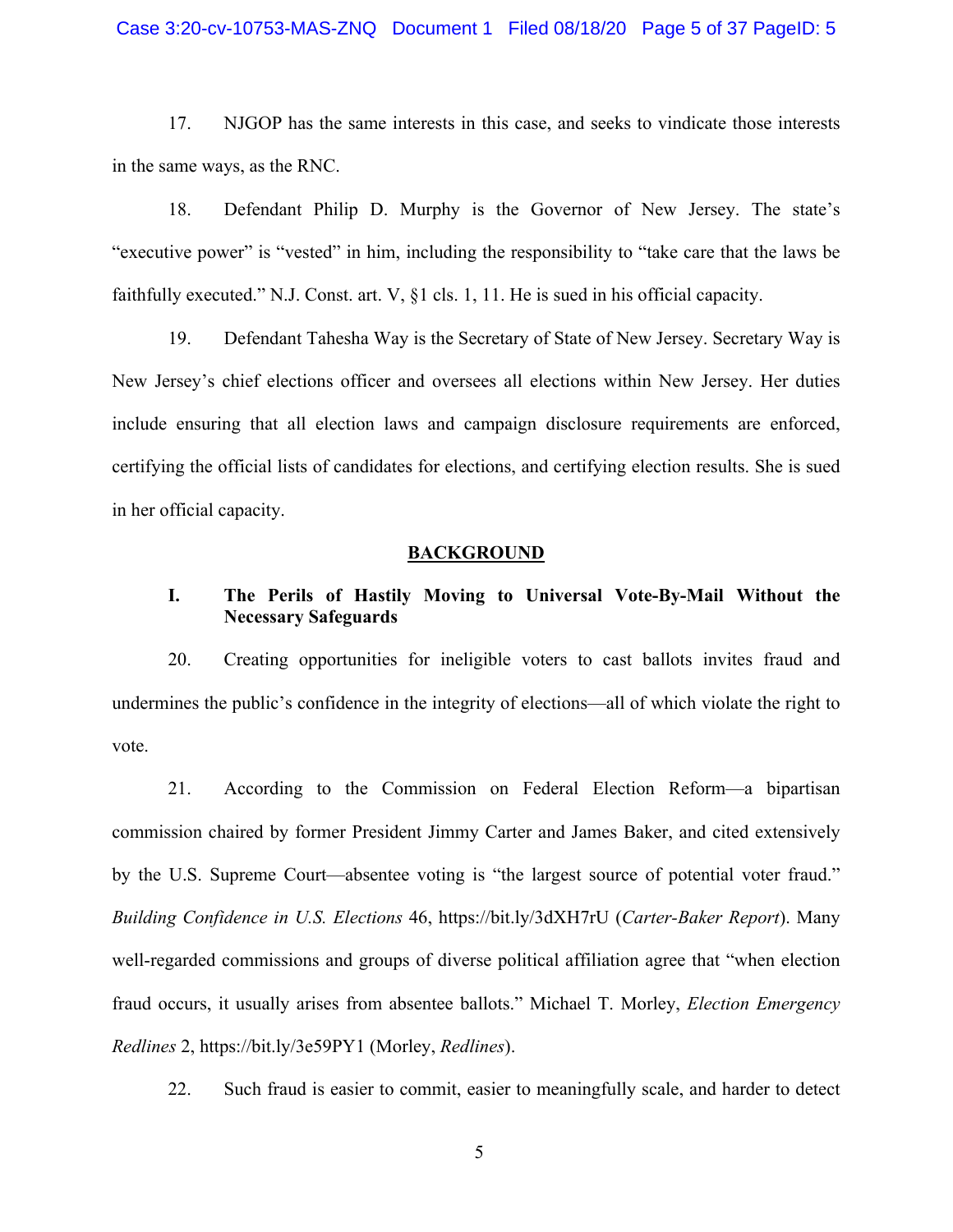## Case 3:20-cv-10753-MAS-ZNQ Document 1 Filed 08/18/20 Page 6 of 37 PageID: 6

with absentee voting than in-person voting sites. As one federal court put it, "absentee voting is to voting in person as a take-home exam is to a proctored one." *Griffin v. Roupas*, 385 F.3d 1128, 1131 (7th Cir. 2004).

23. "Absentee balloting is vulnerable to abuse in several ways": For one, ballots are sometimes "mailed to the wrong address or to large residential buildings" and "might get intercepted." *Carter-Baker Report* 46. For another, voters "who vote at home, at nursing homes, at the workplace, or in church are more susceptible to pressure, overt and subtle, or to intimidation." *Id.* And "[v]ote buying schemes are far more difficult to detect when citizens vote by mail." *Id.* For example, "[i]ndividuals can sign and sell their absentee ballot," or "[o]ne spouse can coerce the other to sign the ballot and hand it over to them to vote fraudulently."

24. Empirical data shows that this risk of abuse is magnified by the fact that "many states' voter registration databases are outdated or inaccurate." Morley, *Redlines* 2.

25. A 2012 study from the Pew Center on the States—which the U.S. Supreme Court cited in a recent case—found that "[a]pproximately 24 million—one of every eight—voter registrations in the United States are no longer valid or are significantly inaccurate"; "[m]ore than 1.8 million deceased individuals are listed as voters"; and "[a]pproximately 2.75 million people have registrations in more than one state."

26. Similarly, a 2010 study by the Caltech/MIT Voting Technology Project found that roughly 9% of listed registration records in the United States are invalid. On top of those invalid records, "in the typical state 1 in 65 records is duplicative, meaning that the same registrant is listed multiple times." The same study found that "[i]n the typical state, 1 in 40 counted votes in the 2008 general election cannot be matched to a registrant listed as having voted" and that "1 in 100 listed registrants is likely to be deceased."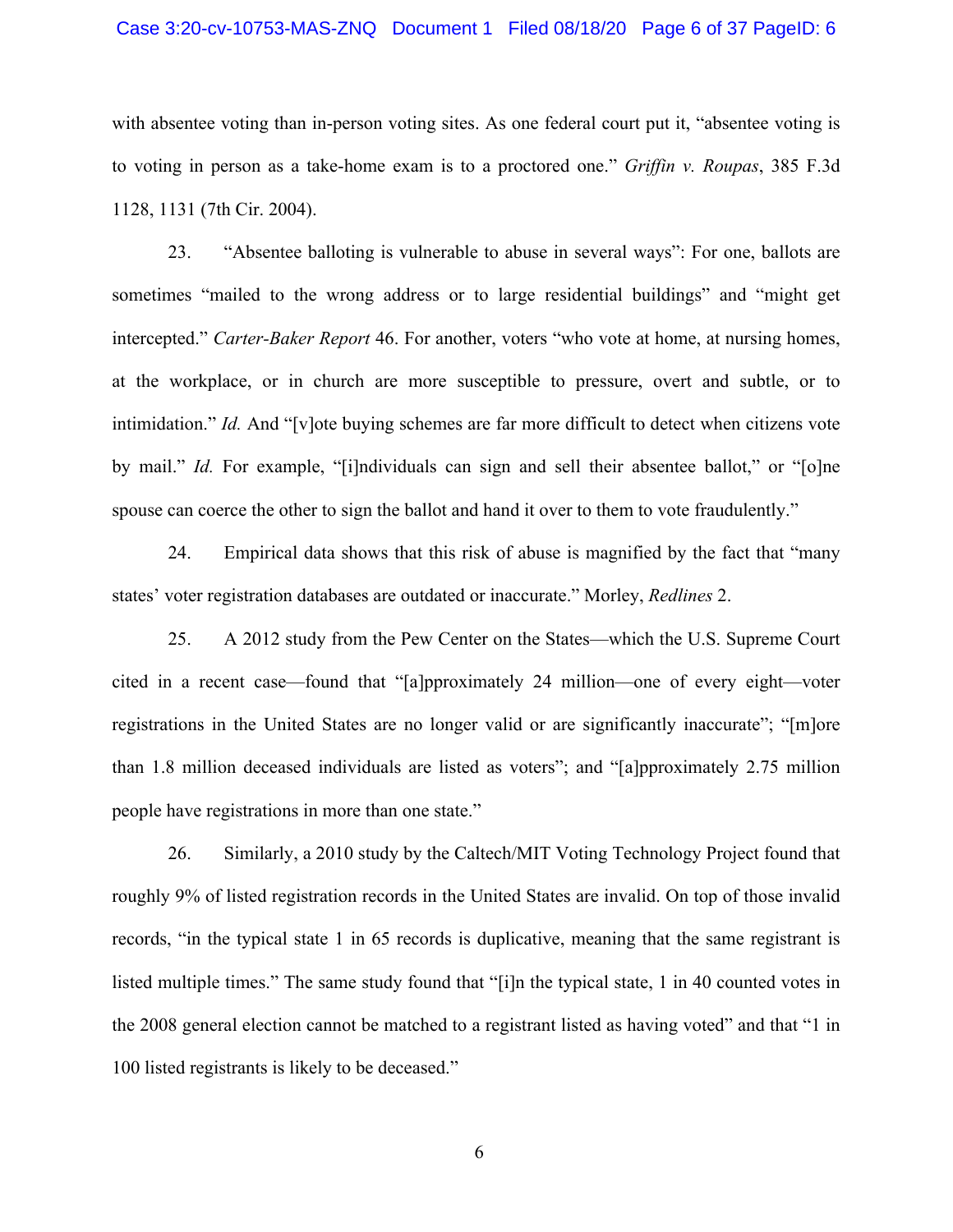## Case 3:20-cv-10753-MAS-ZNQ Document 1 Filed 08/18/20 Page 7 of 37 PageID: 7

27. These discrepancies result from bureaucratic failures, intentional fraud, and inadvertent mistakes.

28. Because of these widespread inaccuracies in a state's voter registration records, a state that sends ballots to all registered voters will necessarily send ballots to persons ineligible to vote or others with fake registrations, invalid registrations, outdated registrations, and to the deceased. Placing hundreds of thousands of ballots "outside of both election officials' control and the hands of the voters who are supposed to be casting them raises a serious threat to both the actual and perceived integrity of the electoral system." Morley, *Redlines* 3.

29. These risks are compounded by the practice of ballot harvesting—that is, coordinated efforts to have third parties collect absentee ballots from voters and drop them off at polling places or elections centers.

30. Ballot harvesters are usually politically motivated third parties—campaign workers, union members, political activists, paid personnel, or volunteers. They go door-to-door and offer to collect and turn in ballots for voters. "In some documented cases, the workers collecting the ballots have entered into voters' homes to help them retrieve and fill out their ballots."

31. "Ballot harvesting gives third parties who may be completely unknown to both the voter and election officials the opportunity to potentially tamper with absentee ballots" in any one of a number of ways. Morley, *Redlines* 5. For instance, "[h]arvesters may pressure voters into giving them blank ballots or casting their votes a certain way," or, "[w]hen a voter has voted for the 'wrong' candidate, the harvester may surreptitiously change the vote, include additional votes to void the ballot, or simply dispose of the ballot rather than returning it." *Id.*

32. These forms of misconduct have the potential for widespread, scalable abuse and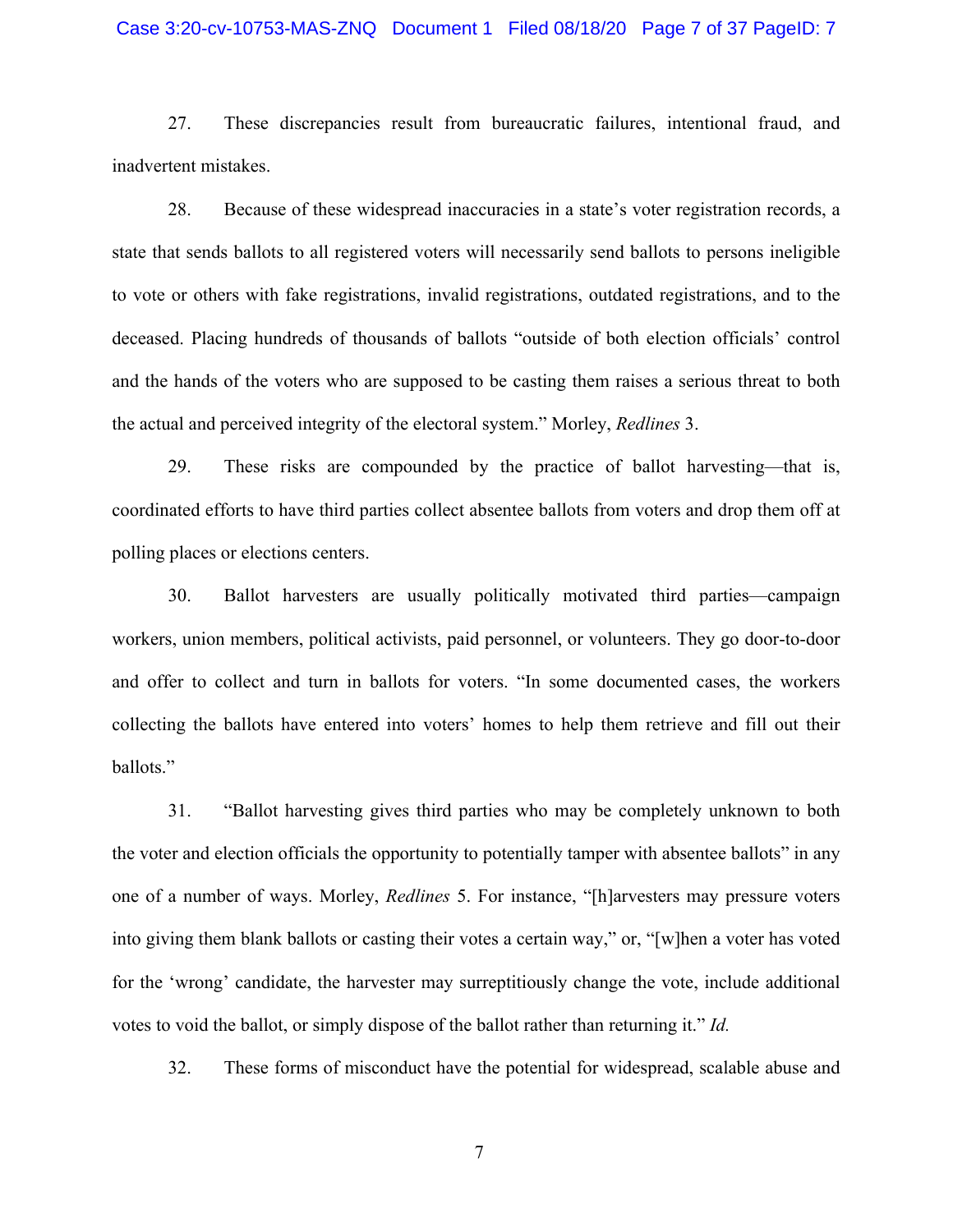### Case 3:20-cv-10753-MAS-ZNQ Document 1 Filed 08/18/20 Page 8 of 37 PageID: 8

are incredibly difficult to detect. The practice is "especially concerning when third parties who are not related to the voter—and who may not even be known to the voter—are permitted to harvest unlimited numbers of ballots, frequently without having to identify themselves to election officials or note their identity on the ballots' envelopes." Morley, *Redlines* 4.

33. To be sure, application-based mail-in ballots can be a legitimate feature of a state's election process, when coupled with adequate procedural safeguards to deter fraud. But given the many risks discussed above, in most states it is an *alternative* implemented carefully and slowly and *only with* such safeguards in place.

34. Federal law also recognizes the risks of voting by mail and thus requires certain first-time voters to present identification. *See* 52 U.S.C. §21083(b).

35. In reaction to COVID-19, several states have altered, or tried to alter, their ordinary election practices to universal vote-by-mail for 2020 elections.

36. Much of the push toward universal vote-by-mail has been driven by litigation initiated by the Democratic Party. The Democratic National Committee, state Democratic parties, and several affiliated groups have filed lawsuits across the country to force a hurried transition to universal vote-by-mail, eliminate voter-identification requirements, and remove other existing safeguards. Democrats pushed these changes long before COVID-19 because they believe that the resulting virtually unregulated and unsupervised environment will help their electoral prospects. Unable to persuade legislatures to adopt these changes, Democrats have turned to the courts, arguing that COVID-19 means that their preferred changes are now *mandated* by the Constitution. Indeed, according to the Democrats' top lawyer, "If [these lawsuits] gain 1 percent of the vote [for Democrats], that would be among the most successful tactics that a campaign could engage in."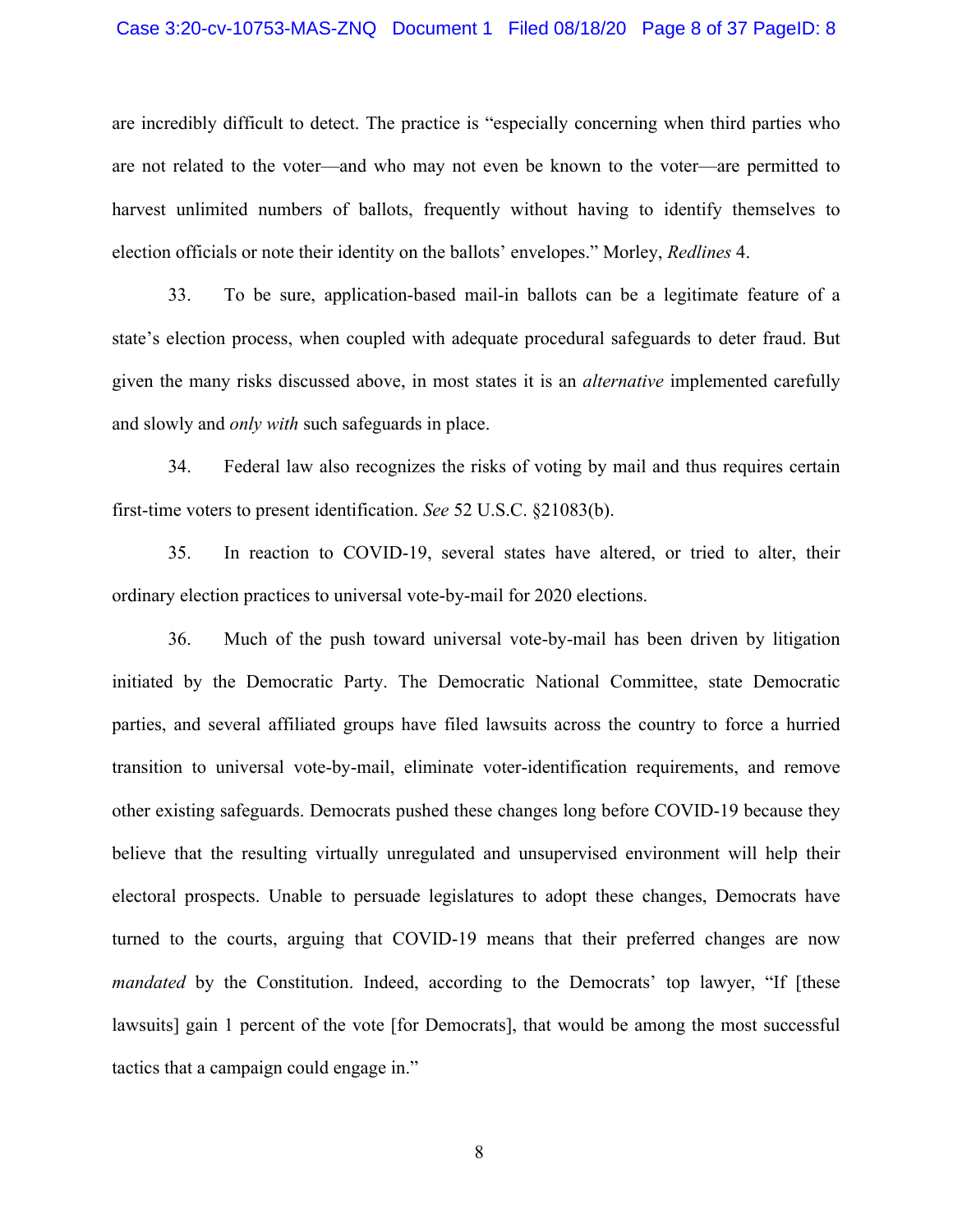37. But COVID-19 does not warrant throwing out longstanding safeguards that protect the integrity of elections. In fact, it makes those safeguards *more* important. "[E]ven when voter registration records are accurate, voters may not be staying at their addresses of record. If stay-at-home orders remain in place, voters may be staying with family or friends for the duration of the quarantine." Morley, *Redlines* 3. "Thus, automatically mailing out millions of ballots to addresses where voters may not be located will lead to millions of unaccounted-for ballots, facilitates ballot theft, and can lead to inadvertent or intentional double voting." *Id.*

38. The lack of safeguards has had a systemic negative impact in jurisdictions that switched to universal vote-by-mail for their Spring 2020 elections. For example, Nevada conducted its first ever all-mail primary in June. The Las Vegas Review-Journal reported that, within the first week of voting, photographic evidence surfaced of numerous ballots "tossed in trash cans and littering apartment mailbox areas."

39. On May 8, 2020, one Clark County voter found "about a dozen ballots pinned to the complex's bulletin board or otherwise thrown around." Over the next few days, he found many more in nearby trash cans. In a different apartment complex, another voter saw ballots "sticking out of residents' mailboxes and 'at least a dozen' were sitting in garbage cans." Another resident received a ballot at her home addressed to her deceased mother.

40. A U.S. Postal Service worker serving the area witnessed the breadth of the problem. She recounted that, over the course of multiple days, she saw an "influx of absentee ballots"—as a many as 100 in a single day—that were "'no good,'" often because they had been sent to recipients who had moved or died. "In all, she said, there were thousands [of ballots] sitting in crates with no additional safeguards and marked to be sent back to the county."

41. Recent media reports confirm just how widespread those problems were. For the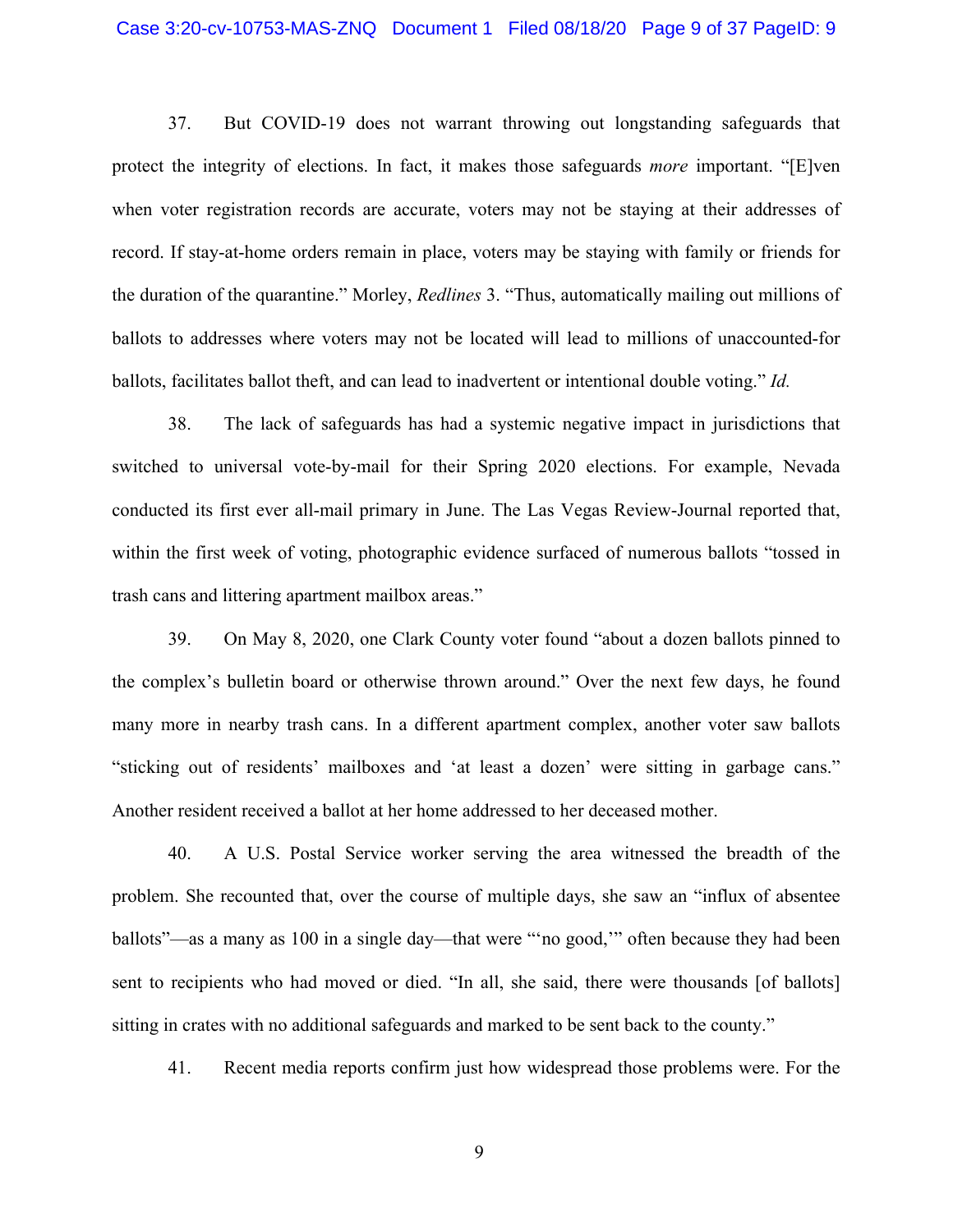### Case 3:20-cv-10753-MAS-ZNQ Document 1 Filed 08/18/20 Page 10 of 37 PageID: 10

2020 primary election, Clark County mailed out 1,325,934 ballots. Of that total, 223,469 were returned as undeliverable.

42. Of those 223,469 undeliverable ballots, 58 percent belonged to inactive voters. But "93,585 undeliverable ballots belonged to voters classified as active in Clark County's voter rolls." Those more than 93,000 ballots returned as undeliverable from registered voters do not include the countless numbers of not-returned-as-undeliverable ballots observed strewn about apartment complexes, garbage cans, and other locations in Clark County as described above. The number of those kinds of ballots—which also should have been returned as undeliverable but were not—will never be known. Moreover, Clark County's voter rolls also contain more than 2,200 people who are deceased.

43. Other states had issues just keeping up with their application-based mail-in ballots. For Wisconsin's April 2020 primary election, "the Wisconsin Election Commission received over 1.3 million requests for absentee ballots…, almost 1 million of which were completed and returned by mail to the election offices. This was an increase of over 440 percent from the April 2016 election."

44. Given this substantial increase, it's no surprise that errors occurred in processing those absent ballots. For example, "[t]hree tubs of absentee ballots from Appleton and Oshkosh were found at the Milwaukee Processing & Distribution Center (P&DC) after polls closed on April 7, 2020." And—despite Postal Service guidance stating that "all ballots should be postmarked by machine or by hand"—the Milwaukee Election Office received "about 390 voter completed ballots with varying postmark issues including illegible postmarks, lack of a postmark, undated postmarks, or hand-stamped postmarks."

45. For New York's June 2020 primary election, "[m]ore than 414,000 New York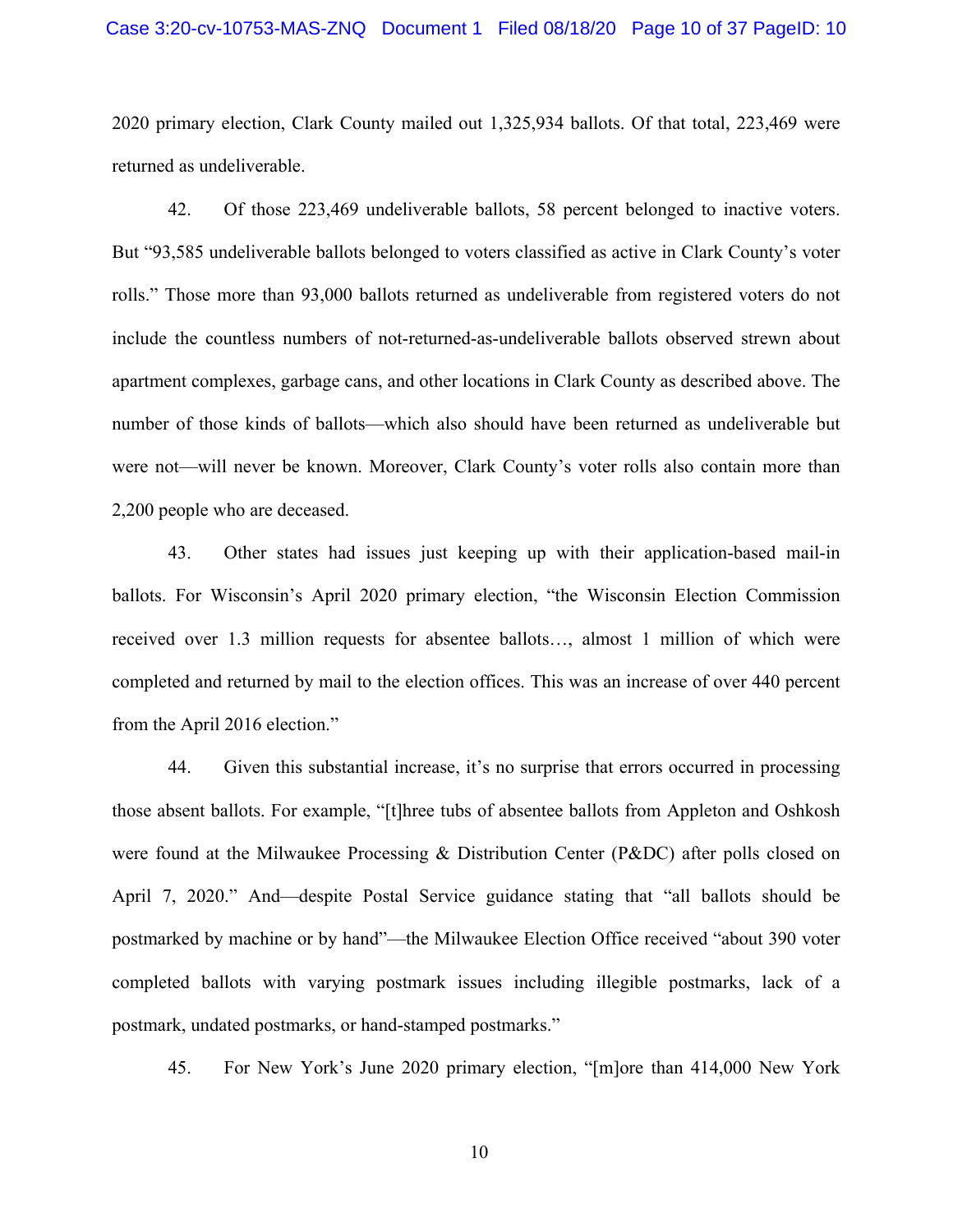City residents voted by absentee ballot in the June 23 primary, which is more than 10 times the number of absentee ballots cast in the 2016 primary, according to court documents." On August 3—more than six weeks after the election—results of the primary election between Rep. Carolyn Maloney and Suraj Patel for New York's 12th District remained unknown. On that day, a federal district judge in New York "ordered the counting of certain mail ballots that arrived after Election Day but without a postmark to prove when they were sent."

46. It is still not known why absentee ballots were delivered without a postmark to election offices in New York even though the Postal Service's "policy is to postmark all ballots, and the city was assured it would happen." But a manager at a New York postal processing facility testified during the lawsuit over the absentee ballots and "offered two possibilities." "First, postmarking machines can reject mail if, for example, it isn't 'folded over properly.' On Election Day, USPS staff were ready to grab bypassed ballots and postmark them by hand." That happened "'for thousands of ballots'" on Election Day, but the manager "wasn't sure ... if this happened before June 23." Second, "most prepaid mail usually skips postmarking altogether and goes 'directly to a sortation machine.'" "On Election Day, USPS staff overrode that procedure and forced everything through the postmarking system. But again, [the manager] wasn't sure about before June 23, saying it was 'very possible' that some ballots went straight to sorting."

47. News reports do not disclose whether the Postal Service would invoke those manual-override processes on days *after* an Election Day to ensure postmarks were affixed both to improperly folded mail and to prepaid ballots placed in the mail after an election. Even so, the Postal Service's pre-election performance alone led the co-chair of the New York State Board of Elections to testify that he "'do[esn't] have a great deal of confidence in the U.S. Postal Service."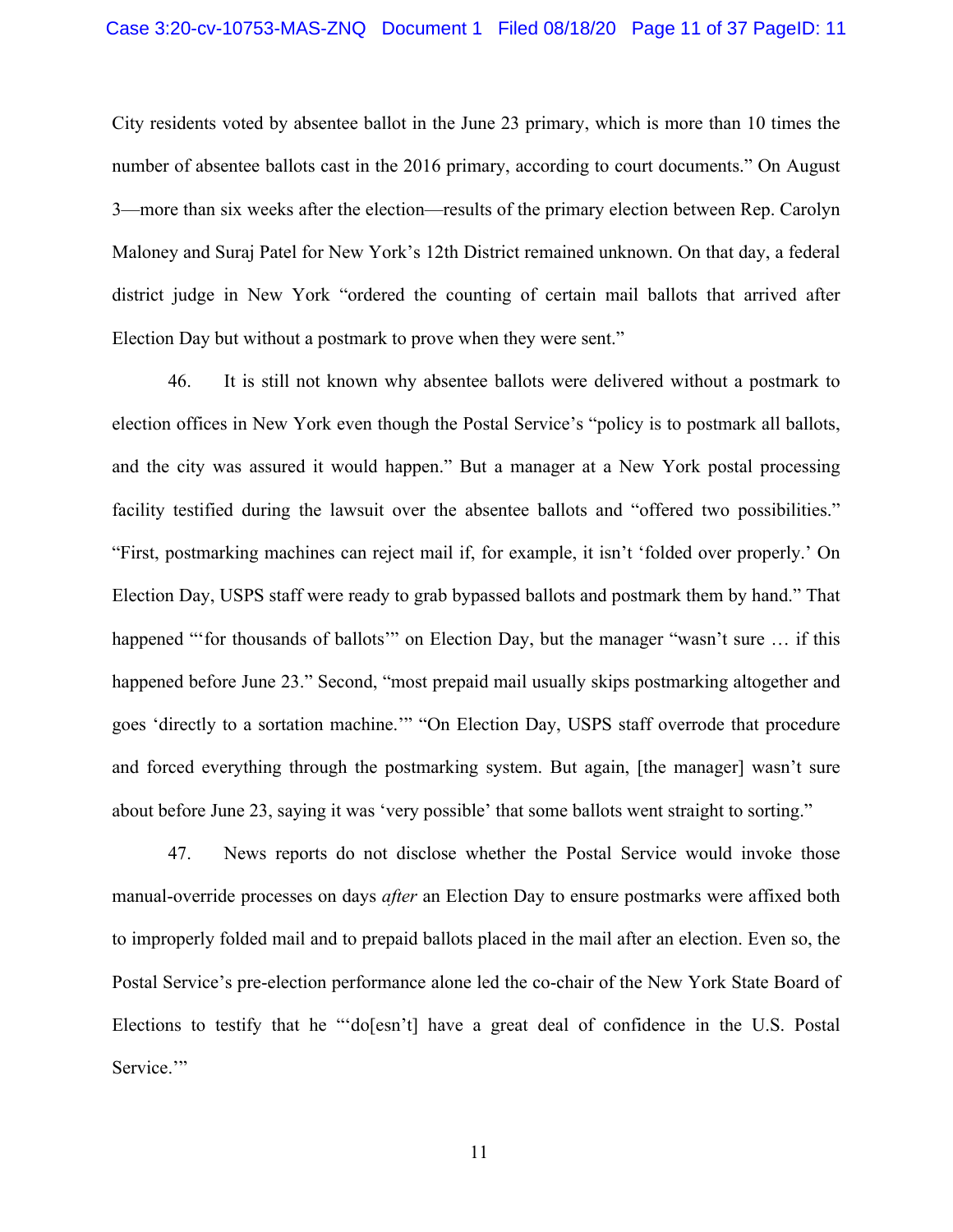# **II. New Jersey's History of Absentee Ballot Voter Fraud Shows It Is Ill-Equipped to Rapidly Shift to Universal Vote-By-Mail Elections.**

48. New Jersey has a sordid history of illegitimate elections. For starters, it has had documented problems with keeping accurate voter rolls. In 2016, the Asbury Park Press performed an investigation of New Jersey's voter rolls and found a full 2,460 active voters who had been dead for at least *five* years, and nearly sixty of them had apparently cast votes *after they died.* The study also found that there were 920 active voters that were ostensibly 106 years old or older. Another study in 2005 found that 4,755 people who were listed as deceased voted in the 2004 general election. And 4,397 people who were registered to vote in more than one county voted twice.

49. Unsurprisingly, voter fraud is likewise notoriously common in New Jersey. Examples abound over the last decade.

- In 2010, over a dozen people were arrested and charged with voter fraud and tampering with absentee ballots to get Councilman Rigo Rodriguez elected in Paterson, New Jersey. Councilman Rodriguez won the election by just 41 votes in a recount after 49 previously uncounted absentee ballots were included in the final tally. He and his wife were later arrested on charges of witness tampering in an effort to cover up the voter fraud. Rodriguez ended up serving his entire four-year citycouncil term before agreeing to a permanent ban from holding office in exchange for the charges to be dropped.
- In 2012, a Belleville resident was found guilty of election fraud, conspiracy, absentee-ballot fraud, forgery, and tampering with public records or information.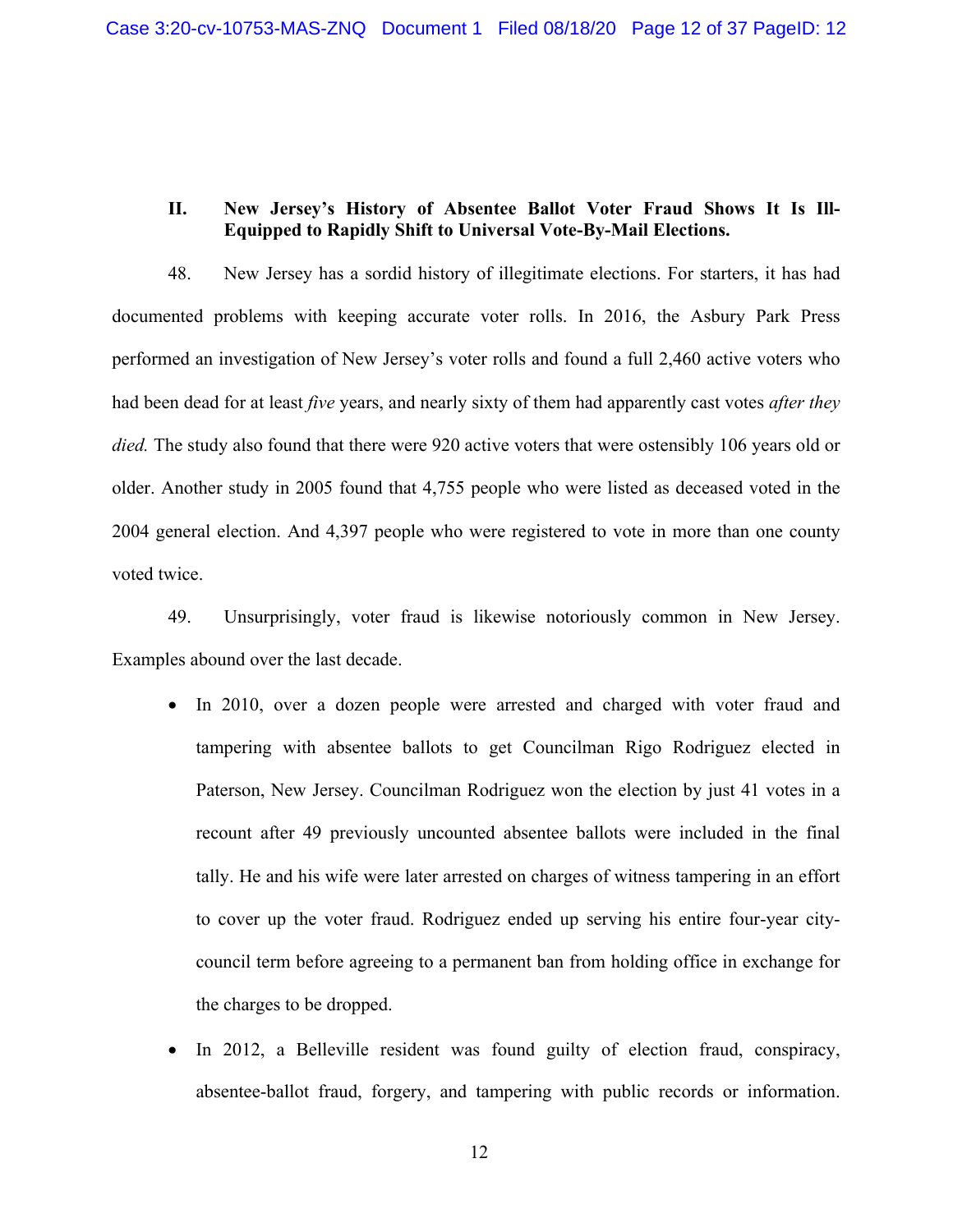Along with his co-conspirators, he tampered with documentation for absentee ballots in the November 2007 general election by submitting ballots on behalf of voters who had never received the ballot nor cast a vote.

- In 2015, a Hoboken resident pleaded guilty to using the mail system to aid a voterbribery scheme. He provided voters with applications for mail-in ballots, offered them payment for casting them for a certain candidate, reviewed the ballots, and then delivered funds to voters after the election.
- In 2018, another Hoboken resident pleaded guilty to conspiracy to use mail to promote a voter bribery scheme during the 2013 municipal election. She and her associates (at the direction of a city council candidate) agreed to pay voters \$50 each in exchange for mail-in votes. The city council candidate was convicted the following year due to the scheme.
- In 2019, Elmwood Park's mayor resigned from his position in the face of charges of election fraud. Investigators determined that between March 2017 and November 2018, the mayor "had interfered with the secrecy of the election process by completing portions of the application for vote by mail ballot, primary election ballot certifications and general election ballot certifications of registered voters in the borough."

50. These are just a handful of the many examples of voter fraud and impropriety that have occurred in New Jersey.

## **III. New Jersey's Existing Mail-In Ballot Laws.**

51. As a general matter, the New Jersey Legislature has chosen *not* to conduct universal vote-by-mail elections, except in very limited circumstances—or to automatically send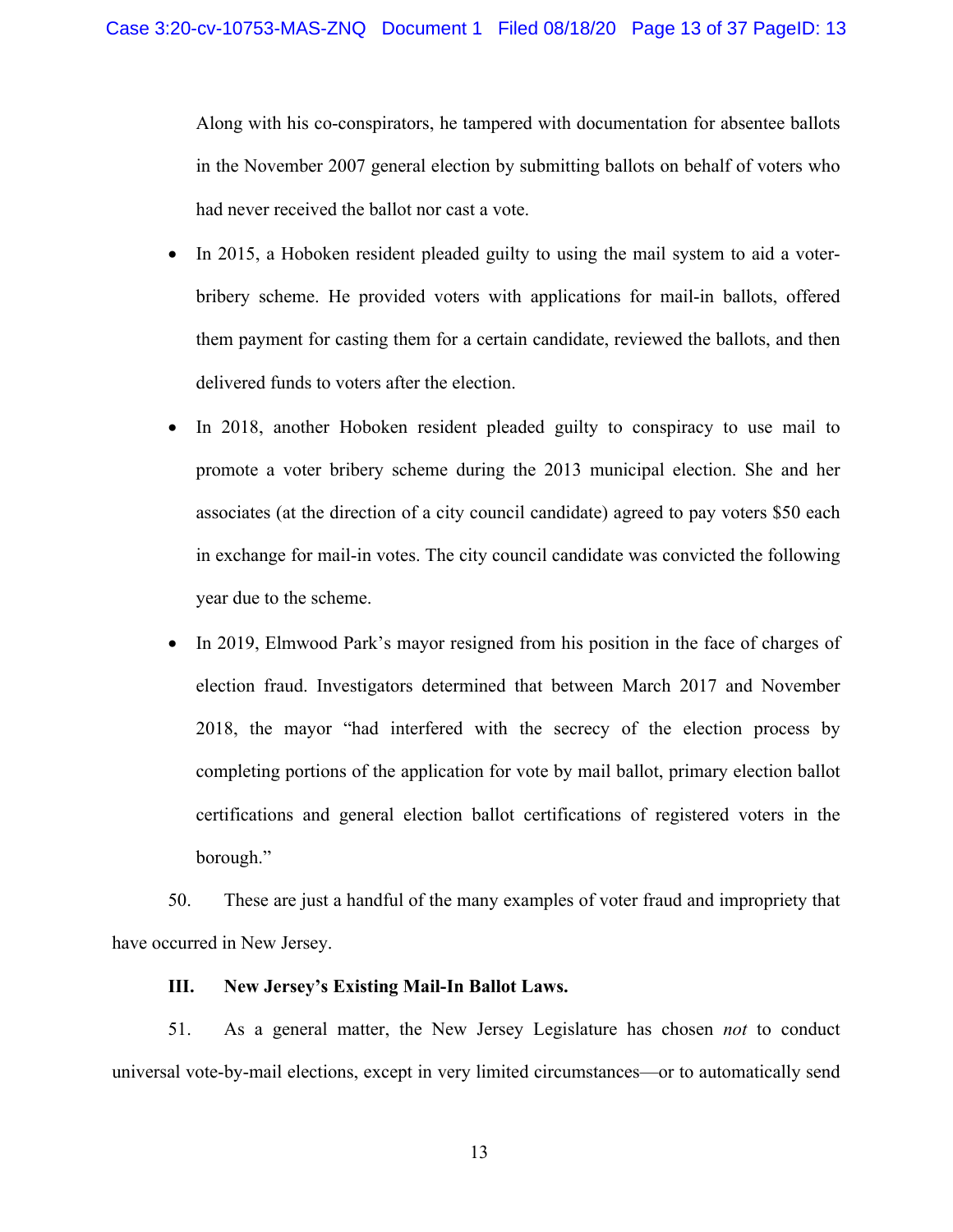## Case 3:20-cv-10753-MAS-ZNQ Document 1 Filed 08/18/20 Page 14 of 37 PageID: 14

absentee ballots to all voters. Instead, New Jersey law contains two sets of provisions governing mail-based voting, neither of which provide the Governor with the authority to institute universal vote-by-mail.

52. The first set, New Jersey Statutes §19:63-3, allows voters to cast applicationbased mail-in ballots as an alternative to in-person voting in any election. Importantly, a voter must submit a written application at least seven days before the election in order to receive a mail-in ballot. N.J. Stat. §19:63-3.

53. New Jersey law specifies the information that a mail-in ballot application must contain. The application must be in writing, be signed by the applicant, and contain the applicant's voting residence and the address to which the ballot will be sent. N.J. Stat. §19:63-3. The legislature has explicitly mandated that the "county clerk *shall not transmit a mail-in ballot* for any election to any person who: is deemed by a county commissioner of registration to be an inactive voter; or notifies the clerk in writing that the person no longer wishes to receive such a ballot for any election; or is no longer eligible to vote and whose registration file has been transferred to the deleted file pursuant to R.S.19:31-19." *Id.* (emphasis added).

54. The New Jersey Legislature has established a strict timeline for sending application-based mail-in ballots. *See* N.J. Stat. §19:63-9. Clerks are directed to send ballots to those who have requested them starting on or before the 45th day before the election. *Id.* Between the 45th day and the 13th day before an election, clerks are directed to send mail-in ballots within three days of receipt of an application. *Id.* After the 13th day and before the 7th day before an election, clerks are directed to send mail-in ballots within two days of receipt of an application. *Id.*

55. New Jersey law also provides the deadlines for receiving application-based mail-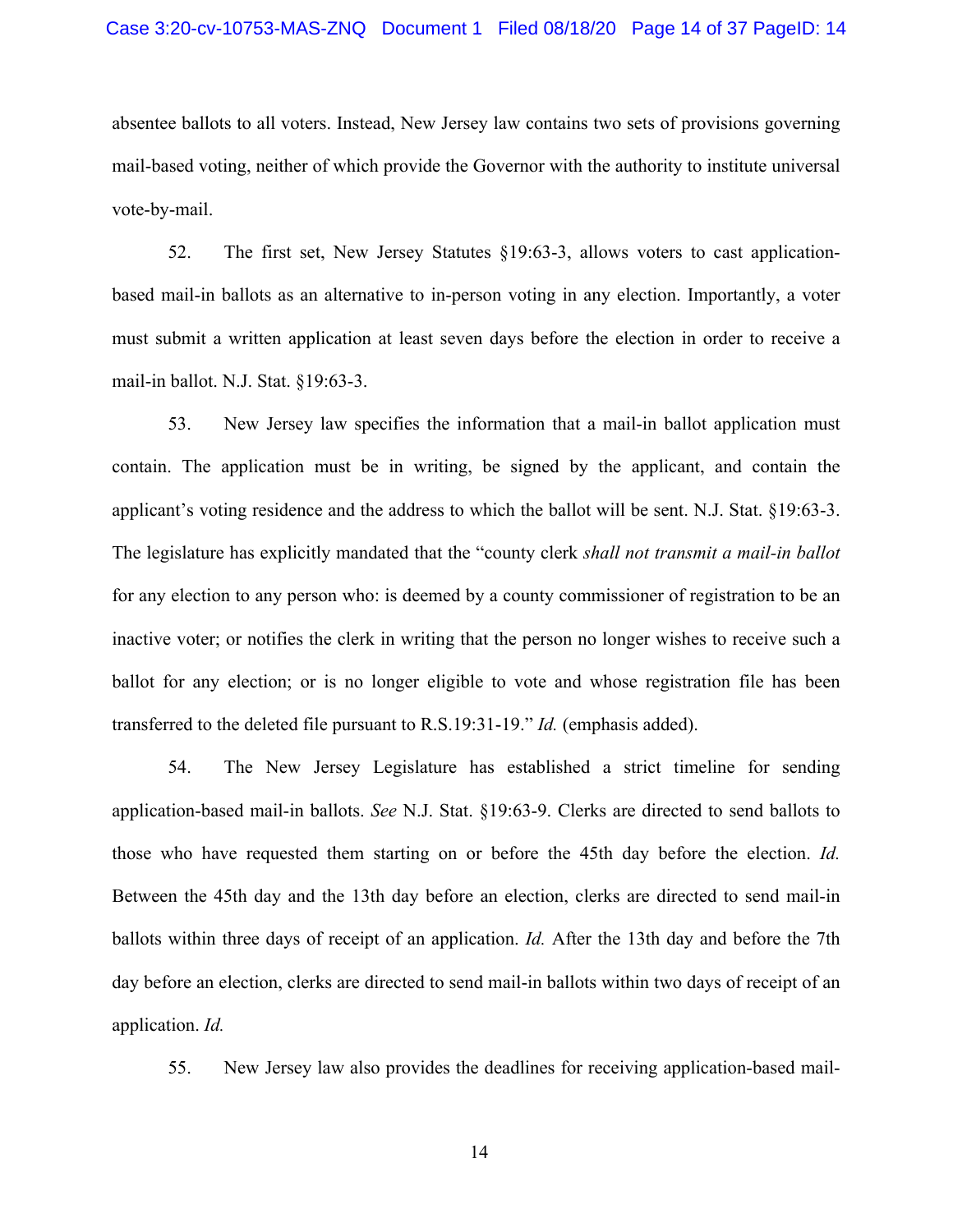in ballots. All ballots received by the close of the polls are counted N.J. Stat. §19:63-18. In addition, all ballots that are postmarked by election day and received "within 48 hours after the time of the closing of the polls" are counted. N.J. Stat. §19:63-22.

56. The second set of provisions that govern mail-in voting, New Jersey Statutes §19:62-1, provides the rules for elections conducted wholly by mail. Universal vote-by-mail elections are allowed in very narrow circumstances: only for a municipality that has a "population of 500 or fewer persons" and the governing bodies of the municipality *and* county affirmatively vote to allow a wholly mail-in election. N.J. Stat. §19:62-1. In such elections, the ballot must be "received by the county board of elections no later than the time established for the closing of the polls for that election." N.J. Stat. Ann. §19:62-10.

## **IV**. **New Jersey's Reponses to COVID-19 and Governor Murphy's Issuance of Executive Order 177.**

57. New Jersey reacted to COVID-19's introduction into the country much as other States did. On March 9, 2020, Governor Murphy declared a Public Health Emergency and State of Emergency in New Jersey due to the COVID-19 pandemic. Exec. Order No. 103 (Mar. 9, 2020), https://bit.ly/2PXNzFw. A week later he suspended gatherings of more than fifty people, ceased in-person school instruction, and closed down casinos, gyms, movie theaters, and other large gathering spaces. Order No. 104 (Mar. 16, 2020), https://bit.ly/311KV81. In addition, he ordered that "[o]ther non-essential retail, recreational, and entertainment businesses must cease daily operations from 8:00 p.m. until 5:00 a.m.," and must limit occupancy while open. *Id.*

58. On March 21, Governor Murphy issued a stay-at-home order, directing "[a]ll New Jersey residents [to] remain home or at their place of residence," subject to a few exceptions. Exec. Order No. 107 (Mar. 21, 2020), https://bit.ly/3arfnv6. The order directed individuals to "practice social distancing and stay six feet apart whenever practicable" and cancelled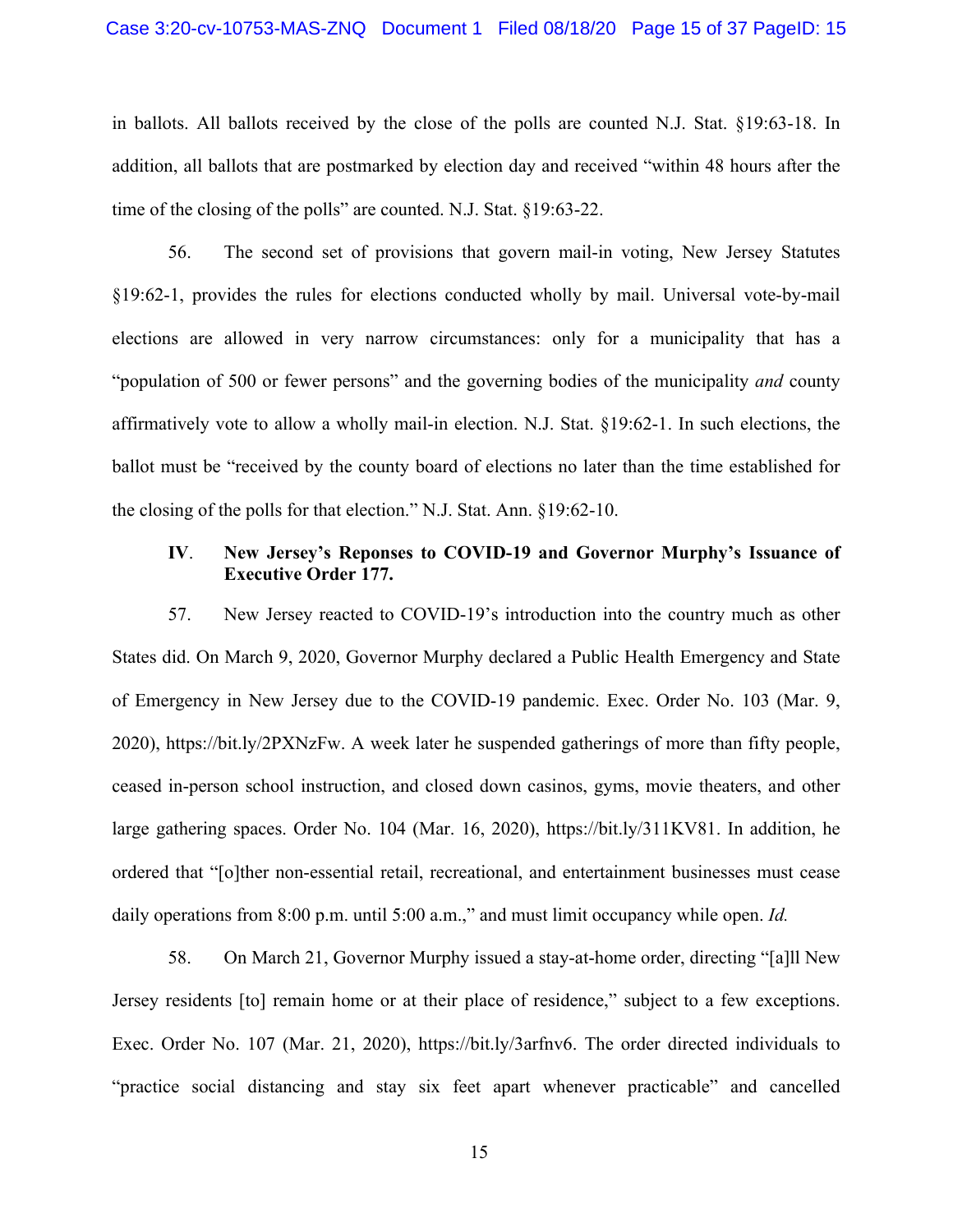## Case 3:20-cv-10753-MAS-ZNQ Document 1 Filed 08/18/20 Page 16 of 37 PageID: 16

"[g]atherings of individuals, such as parties, celebrations, or other social events." *Id.* The order also closed "brick-and-mortar premises of all non-essential retail businesses" and directed "[a]ll businesses or non-profits in the State … [to] accommodate their workforce, wherever practicable, for telework or work-from-home arrangements." *Id.*

59. On April 29, New Jersey began reopening by allowing state parks and golf courses to operate with certain restrictions. Exec. Order No. 133 (Apr. 29, 2020), https://bit.ly/2PXT9rq. Governor Murphy based this decision on his finding that "New Jersey is no longer seeing an increase in the number of new cases of COVID-19 that are being reported on a daily basis, and the State is experiencing a decrease in the number of individuals visiting emergency departments and being admitted to hospitals for COVID-19." *Id.*

60. Two weeks later, Governor Murphy allowed non-essential construction and curbside pickup at non-essential businesses. Exec. Order No. 142 (May 13, 2020), https://bit.ly/31T4fTX. He also opened "[a]ll public and private beaches, boardwalks, lakes, and lakeshores." Exec. Order No. 143 (May 14, 2020), https://bit.ly/2Y6fnf9. The Governor reiterated that "New Jersey is no longer seeing an increase in the number of new cases of COVID-19 that are being reported on a daily basis, and the State is experiencing a decrease in the number of individuals visiting emergency departments and being admitted to hospitals for COVID-19." *Id.* He added that "New Jersey makes continued progress in its fight against COVID-19." *Id.*

61. Governor Murphy also allowed elective surgeries and invasive procedures to resume on May 26. Exec. Order No. 145 (May 15, 2020), https://bit.ly/34222s1. He found that "suspension of these surgeries and procedures preserved the capacity of our health care system to deal with the surge of COVID-19 cases, which reached its maximum impact on the health care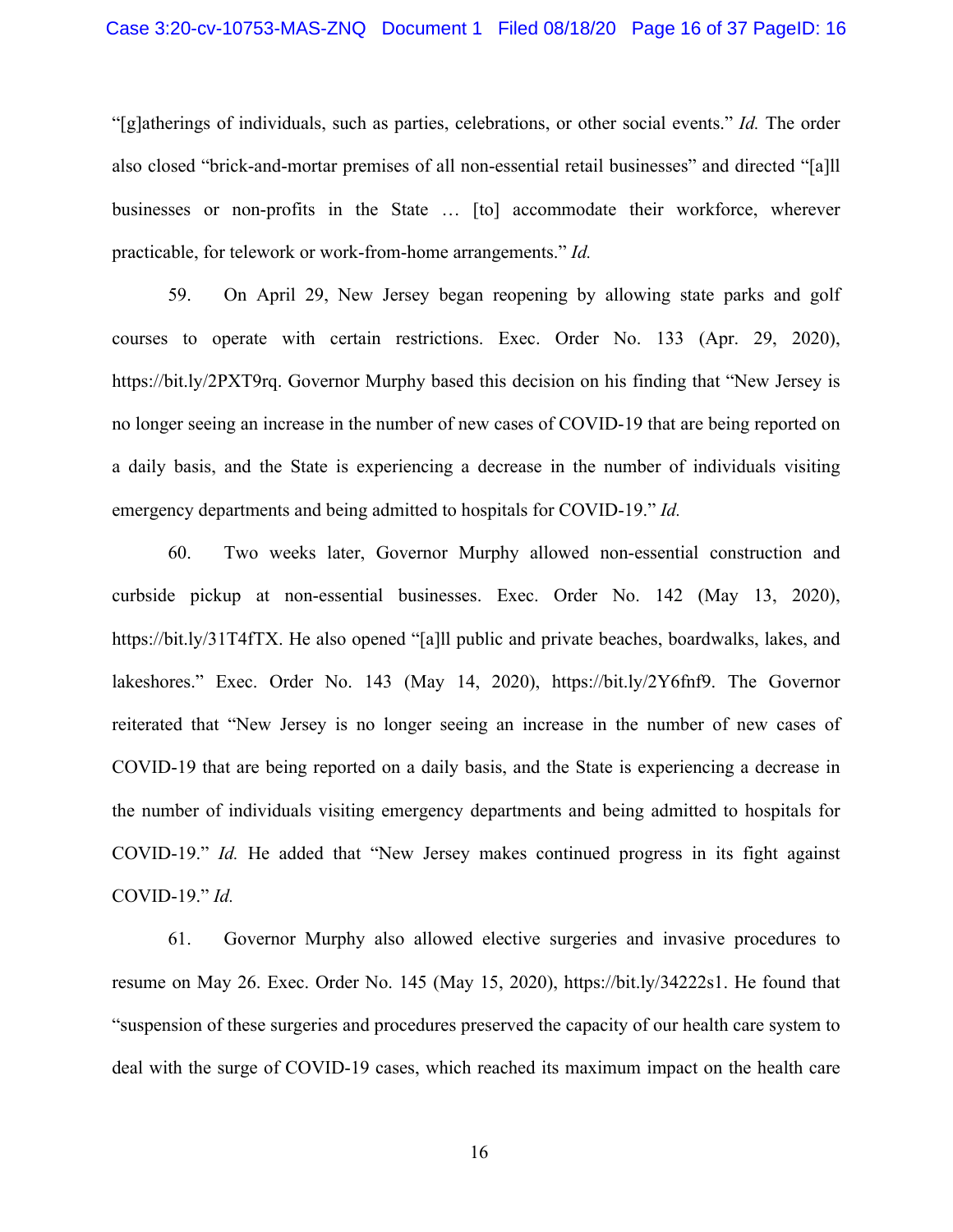system in the middle of April." *Id.* Governor Murphy deemed it safe to resume surgeries because, "over the last month … the rates of confirmed COVID-19 spread have decreased drastically." *Id.*

62. On May 18, the Governor announced his official plan for a phased reopening. He explained: "Through our combined efforts, we have flattened the curve of COVID-19 cases, and we are well-positioned to continue our restart and recovery process. Our multi-stage approach uses science, data, and facts to determine which businesses and activities can reopen according to their risk level and challenges they face to safeguard public health. … We are currently in Stage 1, and we will aim to move through each stage quickly, but also judiciously, with the public health of our communities and all New Jerseyans in mind."

63. On June 1, Governor Murphy announced that New Jersey could enter Stage 2. He explained that "public health data continues to demonstrate our collective success in flattening the curve of COVID-19 cases and hospitalizations. It is with these favorable metrics, coupled with expanded testing capacity and contact tracing, that we can responsibly enter Stage Two of our multi-stage approach to recovery." Among other things, that allowed childcare centers to reopen, outdoor dining at restaurants, retail stores to open, organized sports activities to resume, and barbers, salons, and swimming pools to reopen. It also raised the limit on outdoor gatherings to 500 people.

64. Governor Murphy continued to lift restrictions throughout July and August. Through executive order, he lifted the capacity limits on New Jersey transit, opened museums, libraries, and indoor recreational facilities, and resumed contact practices and competitions for organized sports.

65. On August 13, Governor Murphy allowed schools to re-open for daily in-person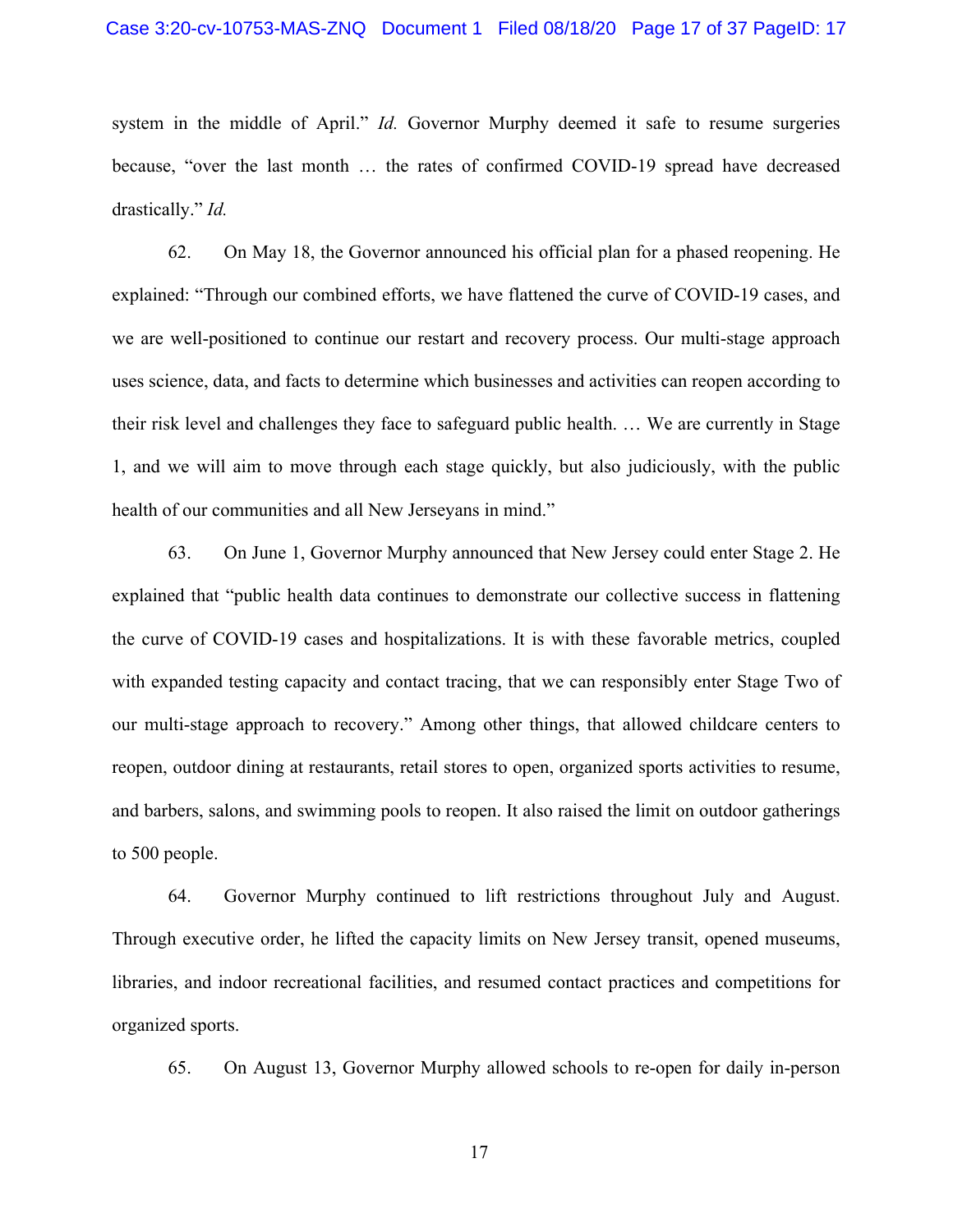instruction, even though he acknowledged that in-person instruction must take place indoors and that it is difficult to stagger classes to allow for maximum social distancing. Despite that, Governor Murphy is requiring those schools that *don't* return to in-person learning to submit a detailed explanation for why they are unable to comply with basic health and safety measures, and to provide periodic updates justifying their decision. *See* Exec. Order No. 175 (August 13, 2020), https://bit.ly/3iMcY14

66. The very next day, in a stark departure from his line of orders reopening New Jersey, Governor Murphy issued "EO 177" suspending New Jersey's election laws for the November 3 election. Exec. Order No. 177 (Aug. 14, 2020), https://bit.ly/30ZjBaj. The Order, among other things, mandates that "[t]he November General Election shall be conducted primarily via vote-by-mail ballots, which will be sent to all 'Active' registered voters without the need for an application to receive a vote-by-mail ballot." *Id.* It mandates that "vote-by-mail ballots shall be mailed to all 'Active' voters on or before the 29th day before the November General Election." *Id.* The Governor's Order thus elevates by-mail voting over in-person voting.

67. The Order further suspends the ballot-return deadline in N.J. Stat. §19:63-22, and provides that "[e]very vote-by-mail ballot that is postmarked on or before November 3, 2020, and that is received by November 10, 2020, at 8:00 p.m. shall be considered valid and shall be canvassed, assuming the ballot meets all other statutory requirements. Additionally, every ballot without a postmark … that is received by the county Boards of Elections from the United States Postal Service within forty-eight (48) hours of the closing of polls on November 3, 2020, shall be considered valid and shall be canvassed, assuming the ballot meets all other statutory requirements." *Id.*

68. The Order requires that "[a]ny voter who appears at a polling place on the day of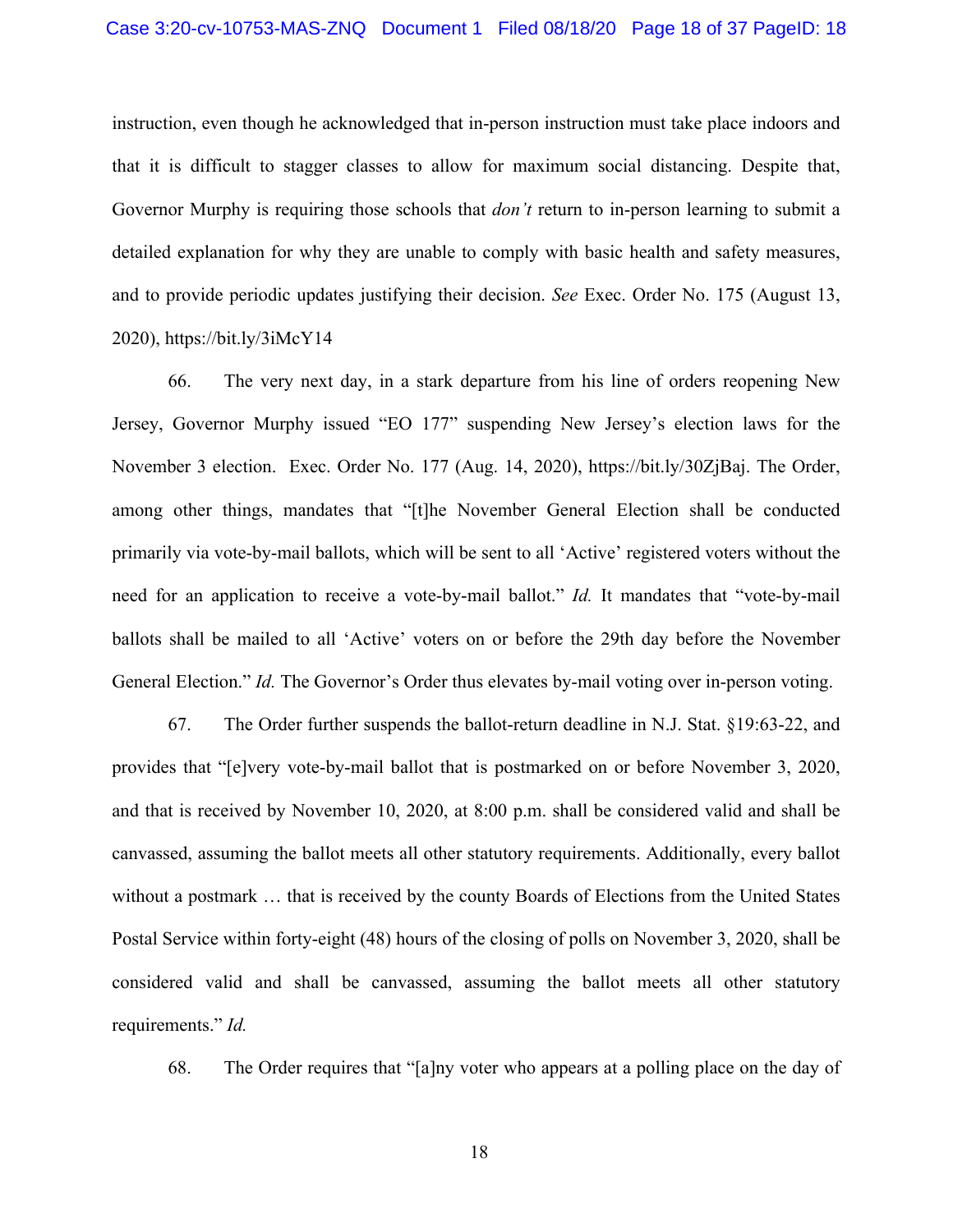### Case 3:20-cv-10753-MAS-ZNQ Document 1 Filed 08/18/20 Page 19 of 37 PageID: 19

the November General Election and does not return a voted mail-in ballot … shall vote via a provisional ballot." *Id.* The Order thus deems every in-person ballot cast as only a provisional ballot. The exclusive use of provisional ballots will lead to congestion and chaos at in-person voting locations, increasing the likelihood for exceptionally long wait times to vote.

69. To justify the Order, Governor Murphy stated that "even as the rate of reported new cases of COVID-19 decreased, the ongoing risks presented by COVID-19 have meant that many of the State's current measures must remain in place." *Id.*

70. Nothing the Governor said in the Order comports with how he has treated every other activity in his state. Indeed, the day *after* he issued the Order, he said that the state's COVID-19 numbers "look very good." He was correct to say so. New Jersey maintained a transmission rate below 1 for several weeks, and is currently reporting a transmission rate of 0.94, meaning "the outbreak is shrinking." And just 585 new cases were reported the day he issued the Order. New Jersey is containing the outbreak much better than other populous states that have reported cases in excess of 35,000 in the last seven days. But those states have not implemented universal vote-by-mail.

71. The Order is also inconsistent with expert opinion on in-person voting. The day after Governor Murphy issued the Order, Dr. Anthony Fauci, director of the National Institute of Allergy and Infectious Diseases, said "he believed Americans should be able to safely cast a ballot in-person, so long as they follow necessary social distancing protocols." "Fauci compared the safety of casting a ballot in person to that of an in-person shopping trip to the grocery store in 'counties and cities that are doing it correctly.'" "'They have X's every six or more feet,' he added. 'And it says, Don't leave this spot until the person in front of you left their spot. And you can do that, if you go and wear a mask, if you observe the physical distancing, and don't have a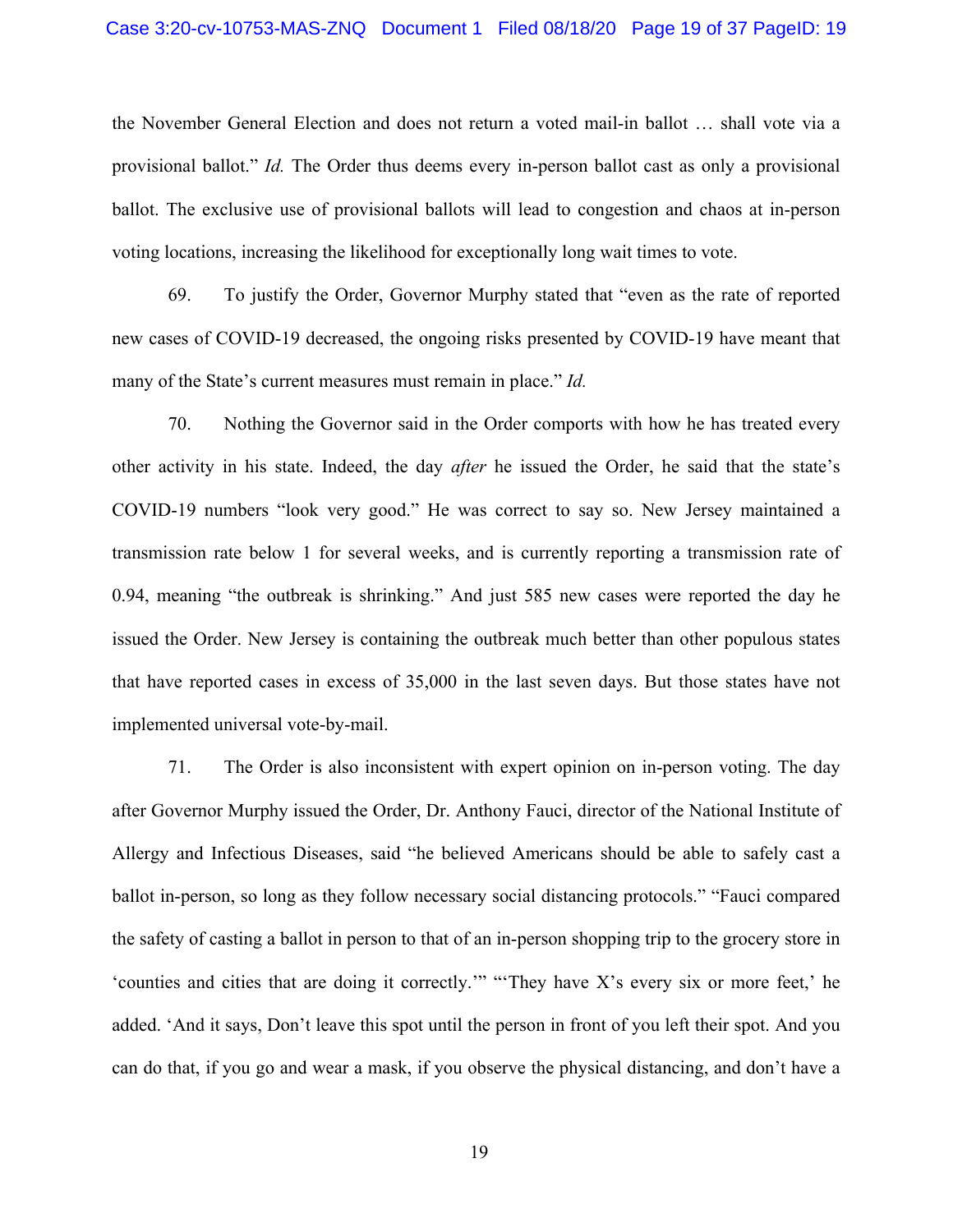crowded situation, there's no reason why you shouldn't be able to do that.'"

72. Indeed, even during the height of the pandemic, Wisconsin was able to hold inperson elections successfully while also preserving voters' safety. On election day in Wisconsin, an estimated 413,000 people voted in person. "Experts said a surge [in coronavirus cases] tied to the election would have appeared in statewide data at the end of April, given the incubation period of the coronavirus. But, no surge appeared." And the Center for Disease Control has concluded that "[n]o clear increase in cases, hospitalizations, or deaths was observed after the election."

73. The Governor's inconsistencies, coupled with the Order's timing amid a nationwide push by the Democratic Party for the same measures, reveal that the Order is less about protecting the health of New Jerseyans and more about protecting the electoral prospects of the Governor's political party.

# **V. Governor Murphy's Prior Universal Vote-By-Mail Executive Orders Facilitated Widespread Fraud and Confusion**

74. Not only is the Order unnecessary and inconsistent with the Governor's other Executive Orders dealing with COVID-19, it is destined to lead to the same disastrous result as his prior Executive Orders allowing universal vote-by-mail.

75. On March 19, Governor Murphy announced changes to the Spring elections. Among other things, Governor Murphy postponed all elections until May 12. Exec. Order No. 105 (Mar. 19, 2020), https://bit.ly/2DYUeNd. He ordered that "there will be no polling places in the May 12, 2020 elections," and that the election "shall be conducted solely via vote-by-mail ballots, which will automatically be sent to all registered voters without the need for an application to receive a vote-by-mail ballot." *Id.*

76. Over 30 municipalities held nonpartisan municipal, school board or special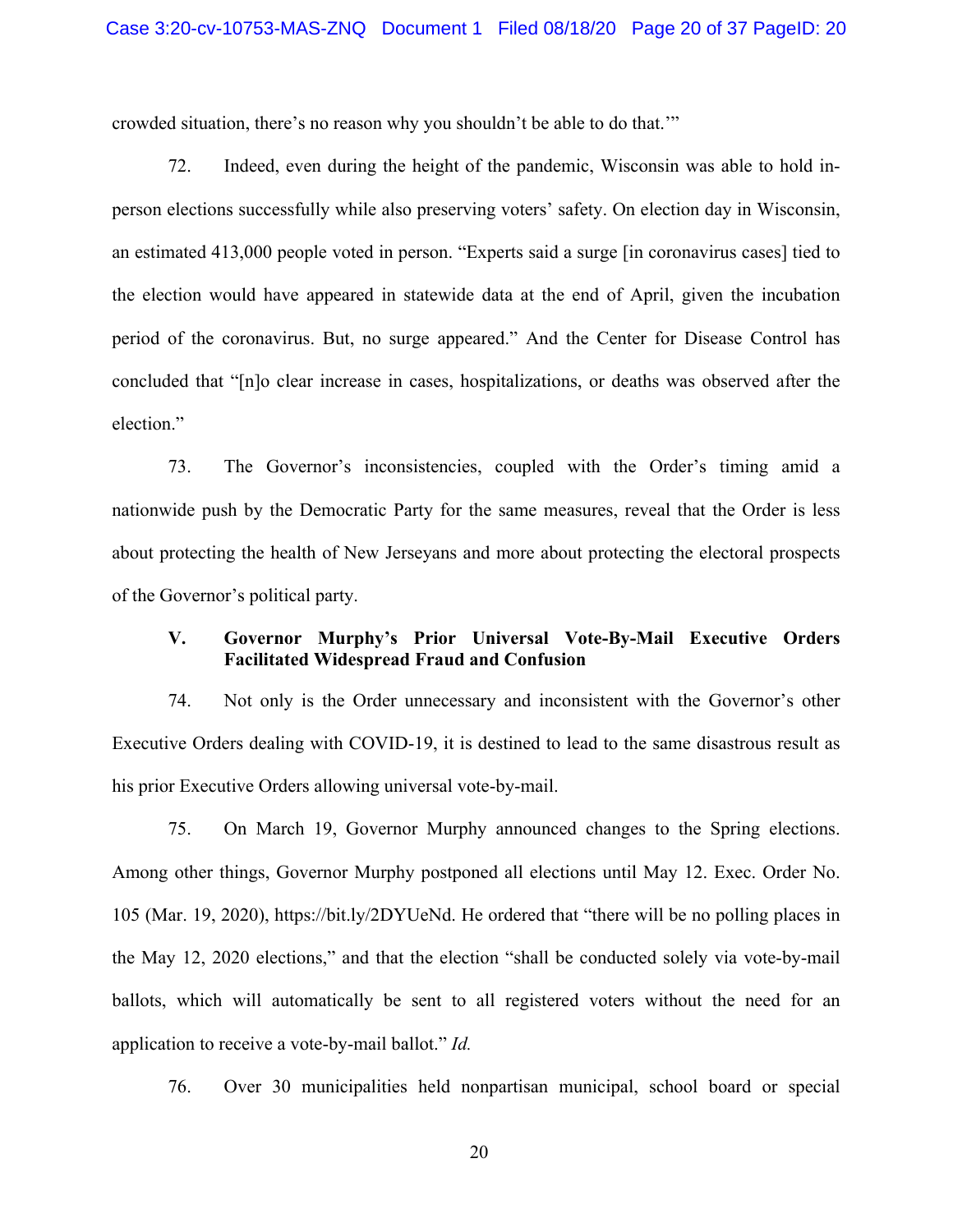elections completely by mail on May 12.

77. To put it bluntly, the results were disastrous. Ten percent of ballots that were cast were invalidated. That is more than 3 times as many invalidated mail-in votes as the 2018 general election in New Jersey.

78. But those statistics pale in comparison to what happened in the City of Paterson. There, Alex Mendez beat his opponent Bill McKoy by just 240 votes in a bid for a city council seat. Almost immediately, however, officials encountered evidence of massive voter fraud. It began with the discovery of nearly 900 votes that were mailed in bulk from three individual mailboxes, including more than 300 rubber-banded together from a single a mailbox.

79. Next, there were widespread reports of people being listed as having voted, but who say they never even received their ballots. One woman was shown an official list of people who voted that lived on her block. She confirmed that there were eight people on the list, plus herself, who she knows didn't vote. A councilman reported he knew of at least another dozen cases of the same thing happening.

80. In the weeks following the election, the New Jersey Attorney General conducted an investigation into voter fraud and discovered an illegal conspiracy to get Mendez elected. McKoy's attorneys revealed the AG's findings in a lawsuit to challenge the election's outcome. The election, they explained, "was rife with nonfeasance, malfeasance, and straight up voter fraud. It was a failure at every level, from the mailing of VBMs to their delivery, from the actual casting of the ballots to the receiving of same by the Board of Elections and their counting." In particular, a campaign worker for Mendez "confessed to investigators working on behalf of the [New Jersey Attorney General's] office to having stolen ballots out of mailboxes, both completed and uncompleted, on behalf of and at the direction of the Mendez campaign."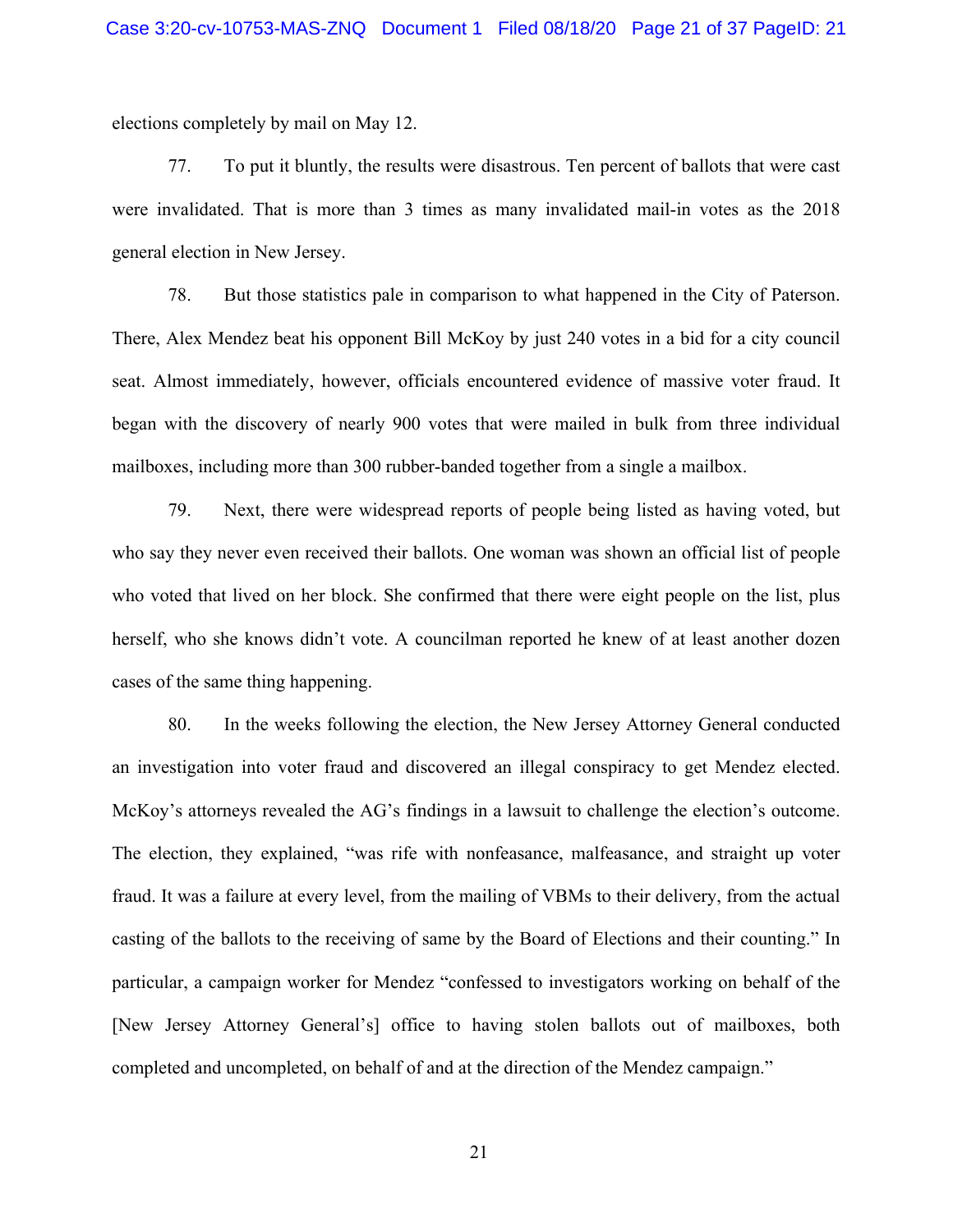## Case 3:20-cv-10753-MAS-ZNQ Document 1 Filed 08/18/20 Page 22 of 37 PageID: 22

81. The McKoy campaign explained how the fraud decided the election: "The number of legal votes rejected and illegal votes accepted exceeds the number of votes separating the candidates, and thus are sufficient to change the result of the election." But the detected illegal votes that election officials caught were likely just a fraction of the total fraudulent ballots cast. As the McKoy campaign explained: "It is impossible to know just how many ballots were stolen in this Election. Simply because some ballots were caught does not mean that all were caught. Yet, given the number that were, in fact, rejected, far in excess of the margin in the Election, it seems likely that there were many more of which we will never know for sure."

82. On June 25, the Attorney General charged Mendez, a sitting councilmember, and two others with multiple felonies related to election fraud, including illegally collecting absentee ballots and submitting fraudulent voter registrations.

83. Yet despite his indictment and the extensive evidence of voter fraud, Mr. Mendez refused to withdraw his candidacy and still planned to take office on July 1. That lead to a New Jersey judge issuing an injunction preventing Mendez from taking office. In issuing his decision, the judge explained:

I don't see how I could let the people of Paterson have to accept the fact that this was a fair and free election, that it was a full expression of their intent. … I just think it would be a tremendous undermining of the voting system, the public trust to let Mr. Mendez be sworn in tomorrow.

84. Governor Murphy later called for Mr. Mendez to step aside, but he refused. So instead of declaring McKoy the winner, and with charges pending against Mendez, Paterson will conduct another election for the council seat.

85. The July primary likewise suffered serious problems. On May 15, Governor Murphy issued an executive order mandating, among other things, that "[a]ll elections that take place on July 7, 2020, shall be conducted primarily via vote-by-mail ballots, which will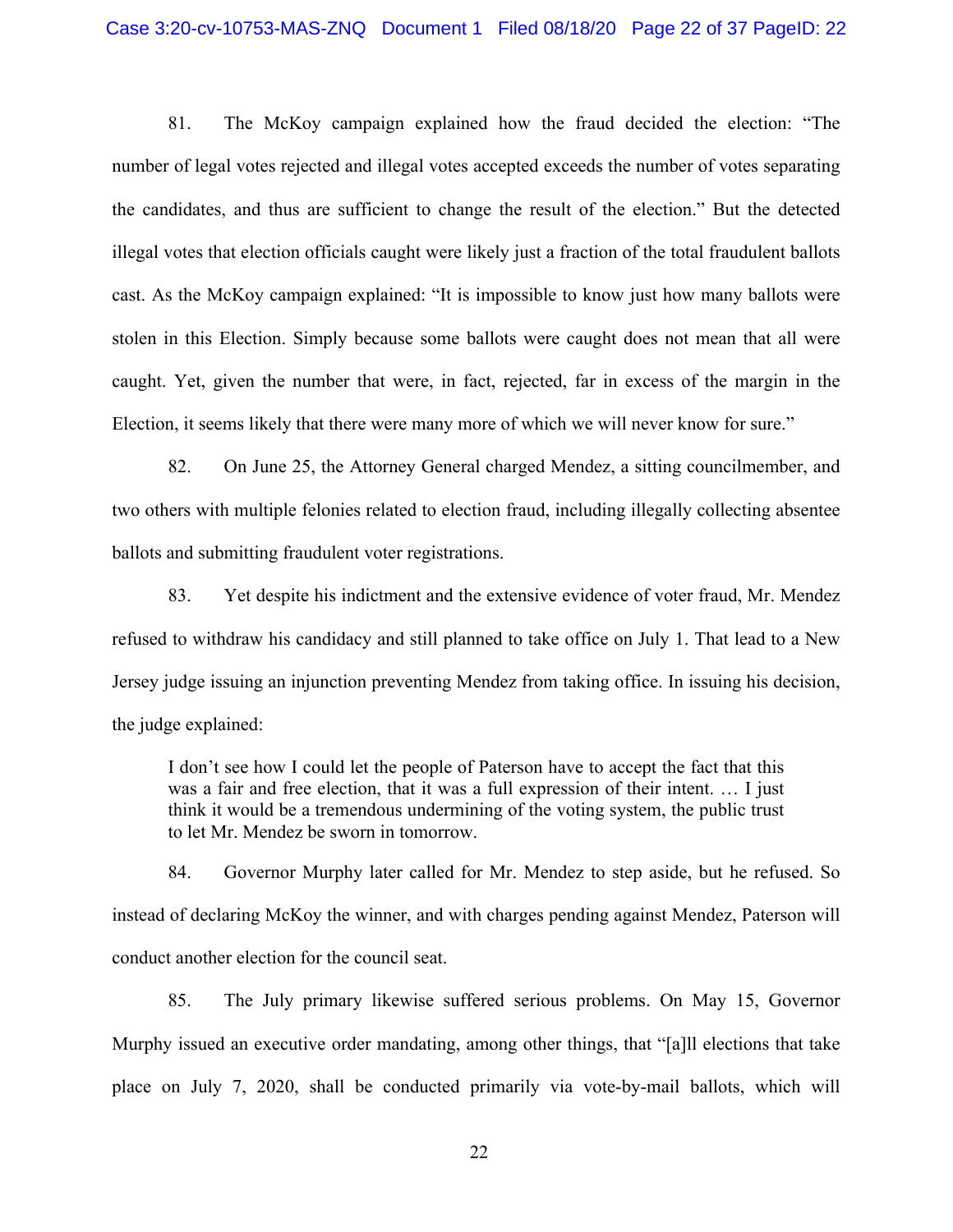automatically be sent to all 'Active' registered Democratic and Republican voters without the need for an application to receive a vote-by-mail ballot." Exec. Order No. 144 (May 15, 2020), https://bit.ly/34293Jq. To do so, the executive order suspended a variety of election statutes. For example, the executive order suspended N.J. Stat. §19:63-3(d) and mandated that "[t]he County Clerk shall send vote-by-mail applications to 'Active' voters who are registered as 'Unaffiliated,' and to all 'Inactive' registered Democrats, Republicans, and 'Unaffiliated' voters." *Id.* The executive order further suspended the deadlines in N.J. Stat. §19:63-9, and mandated that "voteby-mail ballots shall be mailed in compliance with a schedule to be prepared by the Secretary of State." *Id.* Finally, the executive order suspended the ballot-return deadline in N.J. Stat. §19:63-22, and provided that "[e]very vote-by-mail ballot that is postmarked on or before July 7, 2020, and that is received by July 14, 2020, at 8:00 p.m. shall be considered valid and shall be canvassed." *Id.*

86. The July primary was plagued with voting problems. To begin, more than 40,000 ballots were rejected. That's *eight times as many* rejected ballots as the 2016 primary election. Hudson County alone had over 6,000 rejected ballots this year, more than the entire state for 2016.

87. To make matters worse, the primary suffered from constant delays. Although the Secretary of State had set a deadline of July 24 for counties to certify their election results, seven counties did not meet that deadline. The Secretary of State did not certify the results until over a month after the election.

88. Republican candidate Hirsh Singh contested the results of the primary because "[t]ens of thousands of ballots remain uncounted, rejected or lost, disenfranchising tens of thousands of New Jersey voters." For example, a number of ballots were mistakenly returned to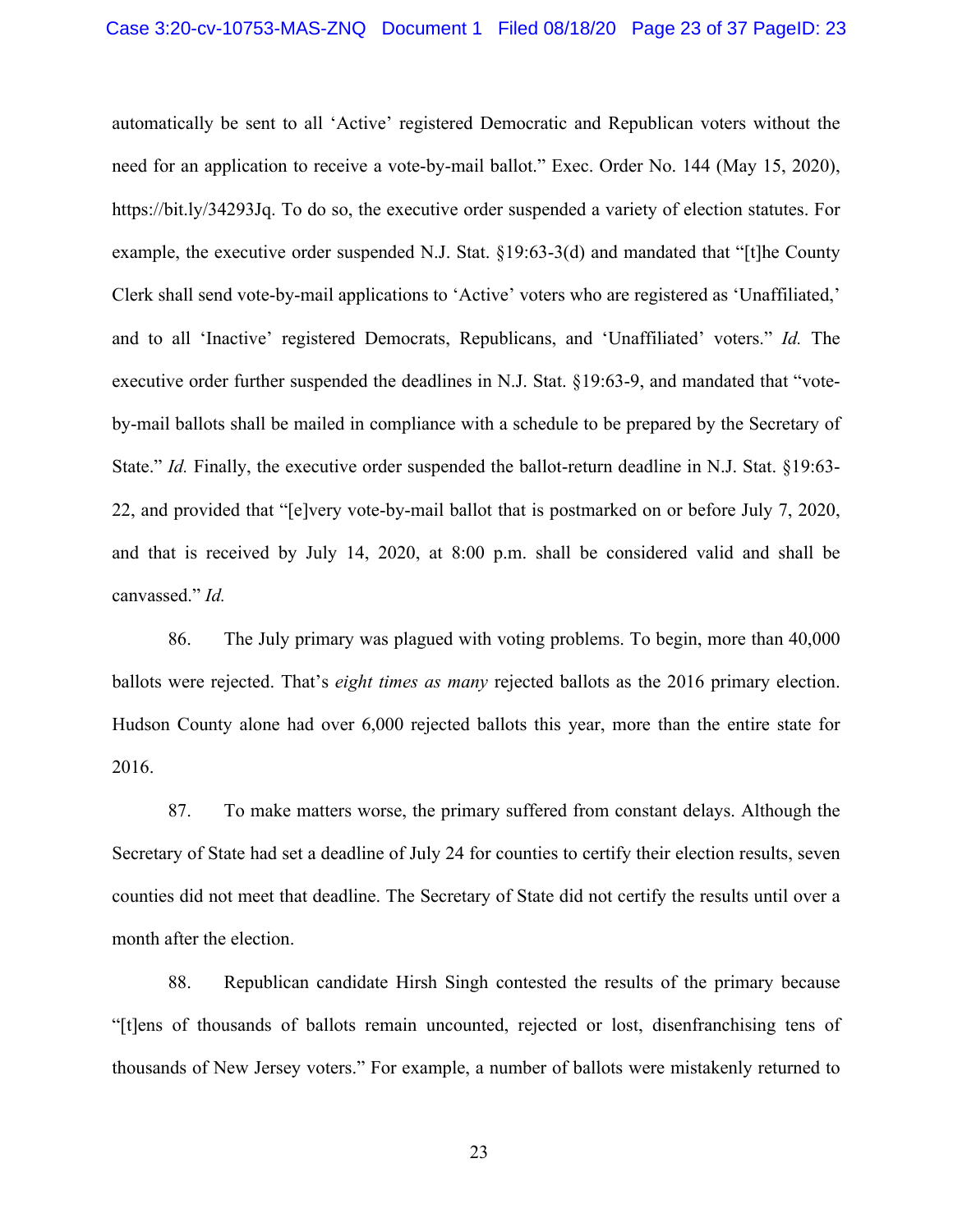voters due to confusion at the post office. Other ballots were misprinted and mailed to the wrong voters. And one county clerk reported that "her office got back about 1,500 ballots that they sent out," attributing the mistake to "'garbage data' in the system."

## **VI. The Elections Clause and the Electors Clause of the U.S. Constitution Reserve for State** *Legislatures* **the Power to Regulate Elections.**

89. The Elections Clause of the U.S. Constitution states that "[t]he Times, Places and Manner of holding Elections for Senators and Representatives, shall be prescribed in each State by *the Legislature* thereof." Art. I, §4, cl. 1 (emphasis added). Likewise, the Electors Clause of the U.S. Constitution states that "[e]ach State shall appoint, in such Manner as *the Legislature* thereof may direct, a Number of Electors" for President. Art. II, §1, cl. 2 (emphasis added).

90. The Legislature is "'the representative body which ma[kes] the laws of the people.'" *Smiley v. Holm*, 285 U.S. 355, 365 (1932). Regulations of congressional and presidential elections, thus, "must be in accordance with the method which the state has prescribed for legislative enactments." *Id.* at 367; *see also Ariz. State Legislature v. Ariz. Indep. Redistricting Comm'n*, 576 U.S. 787, 808 (2015).

91. Because the U.S. Constitution reserves for state *legislatures* the power to set the time, place, and manner of holding elections for Congress and the President, state *executive*  officers have no authority to unilaterally exercise that power, especially when such executive orders conflict with existing legislation.

92. Nor could the authority to ignore existing legislation be delegated to an executive officer. While the Elections Clause "was not adopted to diminish a State's authority to determine its own lawmaking processes," *Ariz. State Legislature*, 576 U.S. at 824, it does hold states accountable to their chosen processes when it comes to regulating federal elections, *id.* at 808; *Smiley*, 285 U.S. at 365.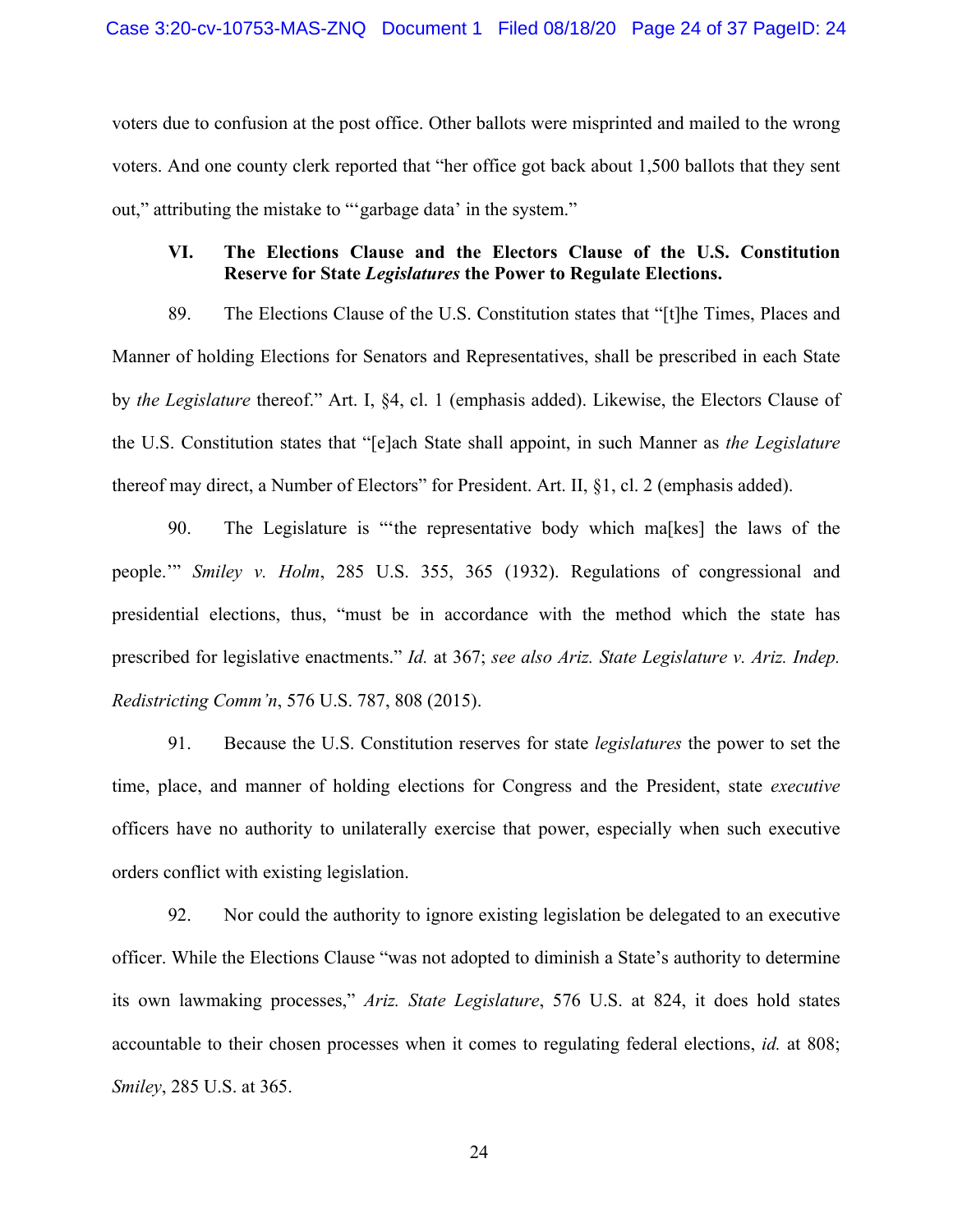## Case 3:20-cv-10753-MAS-ZNQ Document 1 Filed 08/18/20 Page 25 of 37 PageID: 25

93. In New Jersey, the Governor is not the Legislature and thus cannot exercise legislative power. The New Jersey Constitution provides that "[t]he powers of the government shall be divided among three distinct branches, the legislative, executive, and judicial. No person or persons belonging to or constituting one branch shall exercise any of the powers properly belonging to either of the others, except as expressly provided in this Constitution." N.J. Const. art. III, ¶1. "The legislative power shall be vested in [the] Senate and General Assembly," N.J. Const. art. IV, §1, ¶1, and the "executive power shall be vested in [the] Governor," N.J. Const. art. V, §1, ¶1.

94. The New Jersey Constitution "contemplates that each branch of government will exercise fully its own powers without transgressing upon powers rightfully belonging to a cognate branch." *Knight v. City of Margate*, 431 A.2d 833, 840 (N.J. 1981). The Constitution's separation of powers "was designed to maintain the balance between the three branches of government, preserve their respective independence and integrity, and prevent the concentration of unchecked power in the hands of any one branch." *State v. A.T.C.*, 217 A.3d 1158, 1167 (N.J. 2019) (internal quotations omitted). To this end, the New Jersey Constitution expressly instructs that "the time of holding [general] elections may be altered *by law*." N.J. Const. art. 2, §1, ¶1 (emphasis added).

95. Thus, the Governor does not have the authority to enact the Order. *See, e.g.*, *Commc'ns Workers of Am., AFL-CIO v. Christie*, 994 A.2d 545, 573 (N.J. App. Div. 2010) (holding that the Governor's executive order was "so fundamentally incompatible with our existing laws and statutes as to impair the 'essential integrity' of the constitutional powers of the Legislature"). Because "no deviation from the separation of powers doctrine will be tolerated which impairs the essential integrity of one of the three branches of government," the Order is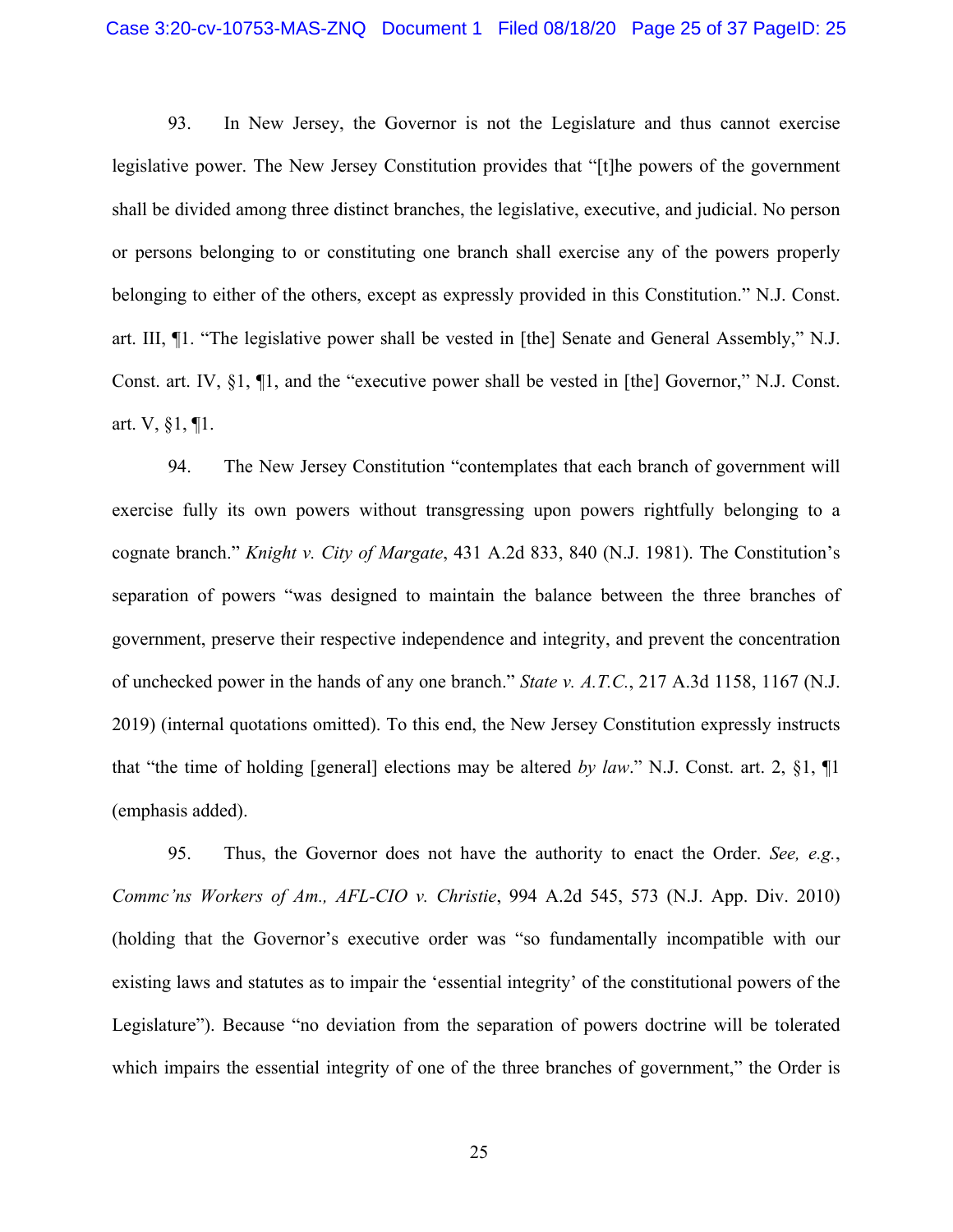unconstitutional. *State v. Saavedra*, 81 A.3d 693, 707 (N.J. Super. Ct. App. Div. 2013) (cleaned up), *aff'd*, 117 A.3d 1169 (N.J. 2015).

96. Even if the Legislature could give the Governor carte blanche to override duly enacted election laws, it has not done so. Governor Murphy points to a handful of code sections that purport to given him that authority. However, it is revealing that he does not quote—or even cite—a single specific provision that allows him to suspend or alter the state's election laws in time of emergency. None of the code sections he relies upon support his authority to issue the Order.

97. To this end, Governor Murphy broadly claims authority to discount valid legislation under the Emergency Health Powers Act (EHPA), N.J.S.A §26:13-1 et seq.; the Civilian Defense Act and Disaster Control Act (CDA), N.J.S.A. §App. A: 9-33 et seq.; N.J.S.A §38A:3-6.1; and N.J.S.A §38A:2-4.

98. First, the Emergency Health Powers Act empowers the Governor to declare a "public health emergency" upon consultation with the Commissioner of Health and the Director of the State Office of Emergency Management and the finding of certain conditions. N.J. Stat. §26:13-3. But it does not allow the Governor to suspend or re-write the state's election laws. It instead focuses almost entirely on the powers of the Commissioner of Health. For example, the EHPA gives the Commissioner the manage a public health emergency, and it grants the Commissioner only limited power to "waive health care facility medical staff privileging requirements for individuals registered as emergency health care workers," N.J. Stat. §26:13- 6(f), "waive any State licensing requirements," N.J. Stat. §26:13-18, and "waive any staffing ratio requirements," N.J. Stat. §26:13-9. Nothing in the EHPA gives the Commissioner or the Governor the authority to suspend core provisions of New Jersey's election code.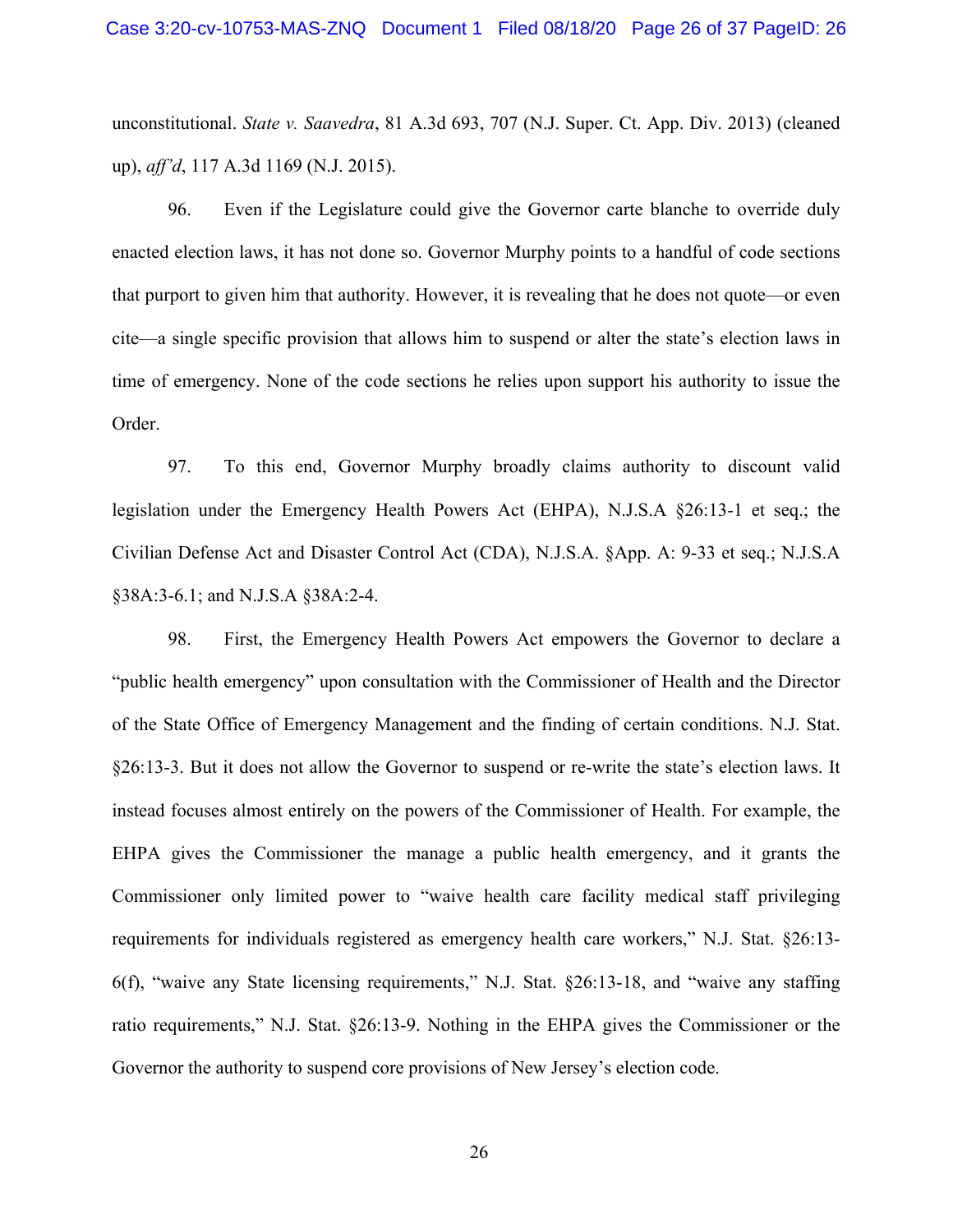## Case 3:20-cv-10753-MAS-ZNQ Document 1 Filed 08/18/20 Page 27 of 37 PageID: 27

99. In any event, Governor Murphy did not find that New Jersey will be in a state of emergency in November. Indeed, he *cannot* make that finding because the EHPA sets a 30-day maximum on any emergency declaration. *Id.* §26:13-3(a)(4).

100. Second, the purpose of the Civilian Defense Act and Disaster Control Act "is to provide for the health, safety and welfare of the people of the State of New Jersey" in wartime or disaster. N.J. Stat, §App. A: 9-33. But it authorizes the Governor only "to utilize and employ all the available resources of the State Government …, and to commandeer and utilize any personal services and any privately owned property necessary to avoid or protect against any emergency." N.J. Stat, §App. A: 9-34. And though the CDA gives the Governor the authority to suspend traffic laws "during any black-out, air raid, threatened air raid, preparations for emergencies or during the threat or imminence of danger in emergency," N.J. Stat. Ann. § App. A:9-47, it says nothing about suspending or altering election laws.

101. Third, the other two statutory provisions cited by the Order are even further afield. *See* N.J. Stat. §§38A:3-6.1; 38A:2-4. They simply address the Governor's power to activate and command the national guard and state militias during emergencies. Neither grant the Governor power to suspend law, change election procedures, or otherwise intrude in legislative matters.

102. Fourth, given Governor Murphy's previous statements regarding reopening New Jersey, his conclusory assertion that "allowing the November General Election to proceed as it would under normal circumstances during this unprecedented COVID-19 health crisis will create hardships and health risks" was arbitrary and capricious.

103. The Executive Order does not state or even intimate that any election laws—save those that pertain to in-person voting—threaten to spread COVID-19. And even under the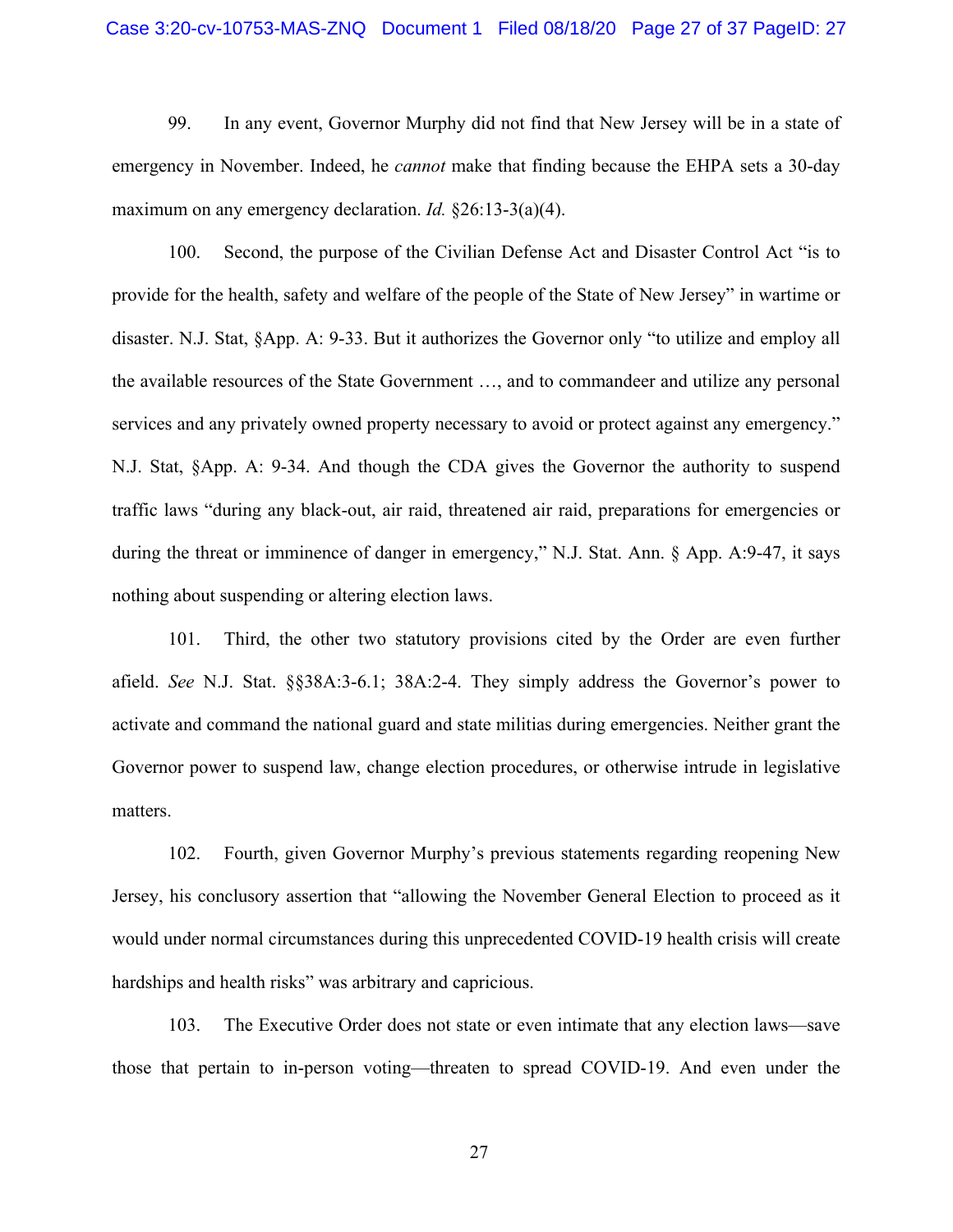## Case 3:20-cv-10753-MAS-ZNQ Document 1 Filed 08/18/20 Page 28 of 37 PageID: 28

unilateral regime imposed by the Executive Order, in-person voting will still be available, contradicting the notion that it cannot be done safely and effectively.

104. Moreover, as the Order acknowledges, New Jersey already has a system set up for people to cast application-based mail-in ballots. Voters must simply submit a request in order to receive an absentee ballot. N.J. Stat. §19:63-3. Voters generally have until seven days before the election to apply for a mail-in ballot, *id.*, which means that for the November 3, 2020 election, voters would have until October 27, 2020 to request a ballot.

105. To the extent that Governor Murphy determined the ordinary process of applying for mail-in ballots would cause people to act in a way that hindered the mitigation of the heath crisis, he could have ordered that *applications* for mail-in ballots (not ballots) be sent to all registered voters *without altering or suspending any statute.*

106. Last, the statutory provisions cited in the Executive Order allow the Governor to suspend state regulations—not state statutes, and certainly not the state Constitution. Because the New Jersey Constitution unambiguously instructs that "the time of holding [general] elections may be altered *by law*." N.J. Const. art. 2, §1, ¶1 (emphasis added), the cited statutes cannot be read to allow the Governor to suspend election procedures, *State v. Lagares*, 601 A.2d 698, 704 (N.J. 1992) ("That statutes are presumed to be valid is well-established, however, and 'even though a statute may be open to a construction which would render it unconstitutional or permit its unconstitutional application, it is the duty of the Court to so construe the statute as to render it constitutional if it is reasonably susceptible to such interpretation.'").

107. The Legislature cannot give the Governor the power to frustrate its constitutional mandate. Indeed, the Supreme Court has never held "that a state legislature may prescribe regulations on the time, place, and manner of holding federal elections in defiance of provisions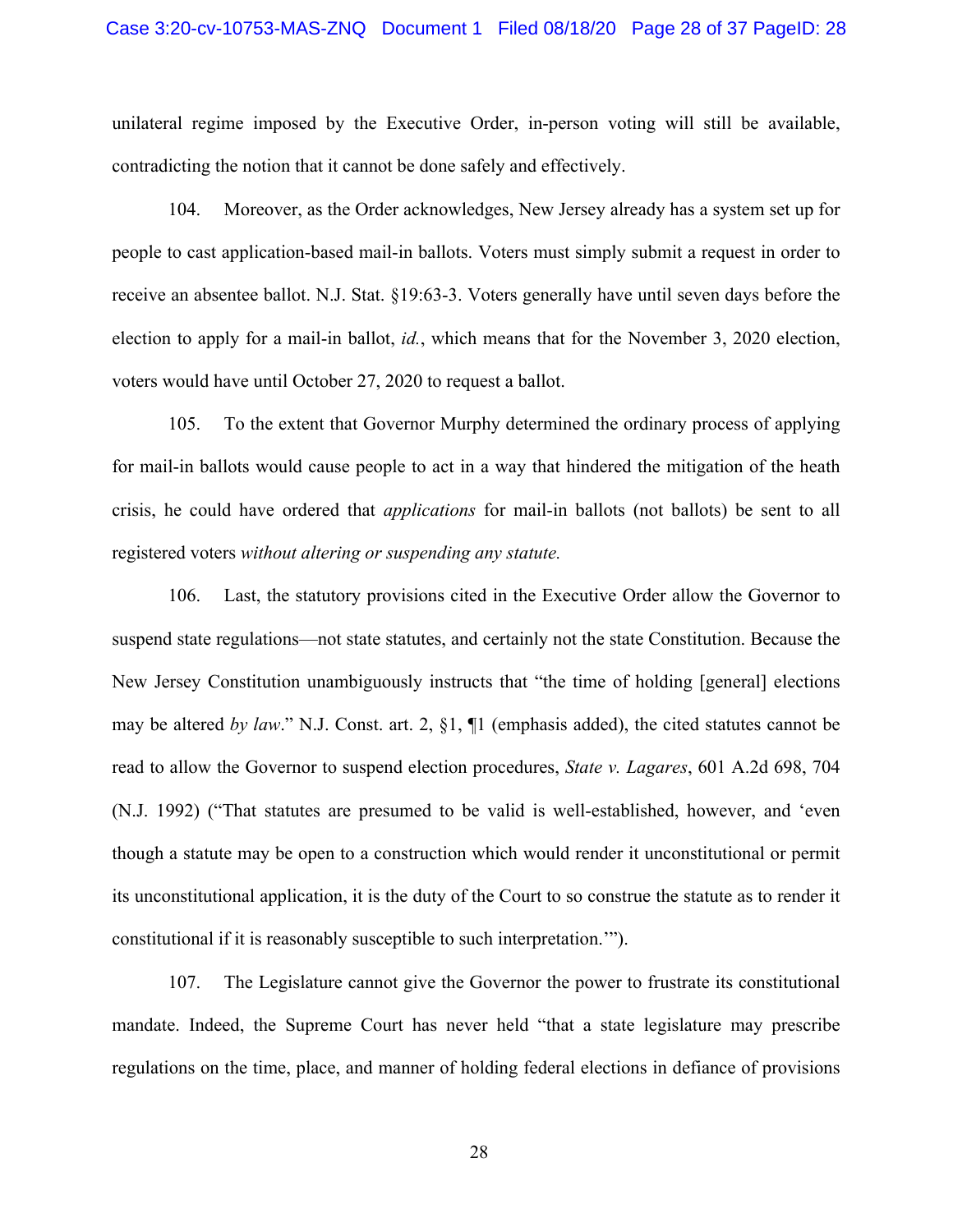of the State's constitution." *Ariz. State Legislature*, 576 U.S. at 817-18.

108. In sum, the Elections Clause and the Electors Clause both vest the state Legislature with the power to legislate the manner of elections and the selection of electors; that power cannot be delegated in blanket fashion. But in any event, none of the statutes cited by the Order purports to delegate to the Governor the power to legislate.

## **VII. The Fourteenth Amendment to the U.S. Constitution Prohibits Practices that Promote Fraud and Dilute Valid Votes.**

109. According to the Supreme Court, the Fourteenth Amendment of the U.S. Constitution protects the "the right of all qualified citizens to vote, in state as well as in federal elections." *Reynolds v. Sims*, 77 U.S. 533, 554 (1964). "Obviously included within the right to [vote], secured by the Constitution, is the right of qualified voters within a state to cast their ballots and have them counted." *United States v. Classic*, 313 U.S. 299, 315 (1941). "[T]he right to have the vote counted" means counted "at full value without dilution or discount." *Reynolds*, 377 U.S. at 555 n.29 (quoting *South v. Peters,* 339 U.S. 276, 279 (1950) (Douglas, J., dissenting)).

110. Both direct denials and practices that otherwise promote fraud and dilute the effectiveness of individual votes, such as EO 177, thus can violate the Fourteenth Amendment. *See id.* at 555 ("[T]he right of suffrage can be denied by a debasement or dilution of the weight of a citizen's vote just as effectively as by wholly prohibiting the free exercise of the franchise.").

111. "Every voter in a federal … election, whether he votes for a candidate with little chance of winning or for one with little chance of losing, has a right under the Constitution to have his vote fairly counted, without its being distorted by fraudulently cast votes." *Anderson v. United States*, 417 U.S. 211, 227 (1974); *see also Baker v. Carr*, 369 U.S. 186, 208 (1962).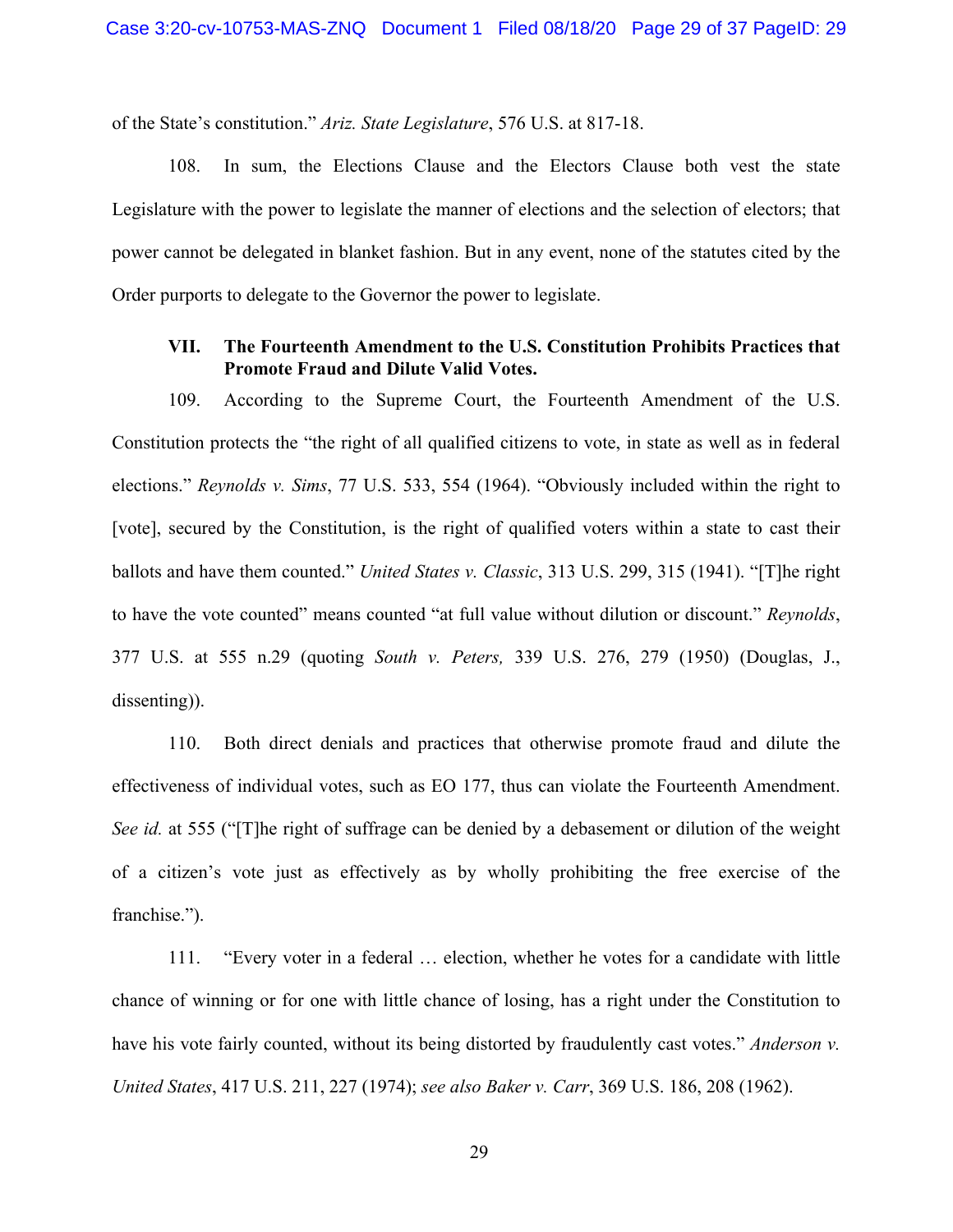112. Fraudulent votes "debase[]" and "dilute" the weight of *each* validly cast vote. *See Anderson*, 417 U.S. at 227. When it comes to "dilut [ing] the influence of honest votes in an election," whether the dilution is "in greater or less degree is immaterial"; it is a violation of the Fourteenth Amendment. *Id.* at 226.

113. The Fourteenth Amendment does not tolerate actions such as those in the Order because automatically sending *ballots* (as opposed to applications for ballots) to *all* voters makes fraud and other forms of illegal voting inevitable.

114. Ample evidence from here in New Jersey, Nevada, and other jurisdictions demonstrates that voter fraud—or even inadvertent double voting or non-fraudulent illegal voting—is guaranteed when hundreds of thousands of ballots are indiscriminately distributed, regardless of whether a real, eligible, present, or desiring person exists to receive them.

115. When citizens are denied the right to vote in this way, the validity of the electoral process crumbles. Voters lose their constitutional rights and lose confidence in the process, which deters voting. Candidates are injured by invalid election returns, and parties must divert time and resources to educate voters, get out of the vote, and encourage voters not to lose their faith in the system.

# **VIII. A Trio of Federal Statutes Requires Votes to Be Cast On Or Before Election Day.**

116. Congress has established that "[t]he electors of President and Vice President shall be appointed, in each State, on the Tuesday next after the first Monday in November, in every fourth year succeeding every election of a President and Vice President." 3 U.S.C. §1.

117. 2 U.S.C. §7 provides that "[t]he Tuesday next after the 1st Monday in November, in every even numbered year, is established as the day for the election, in each of the States and Territories of the United States, of Representatives and Delegates to the Congress commencing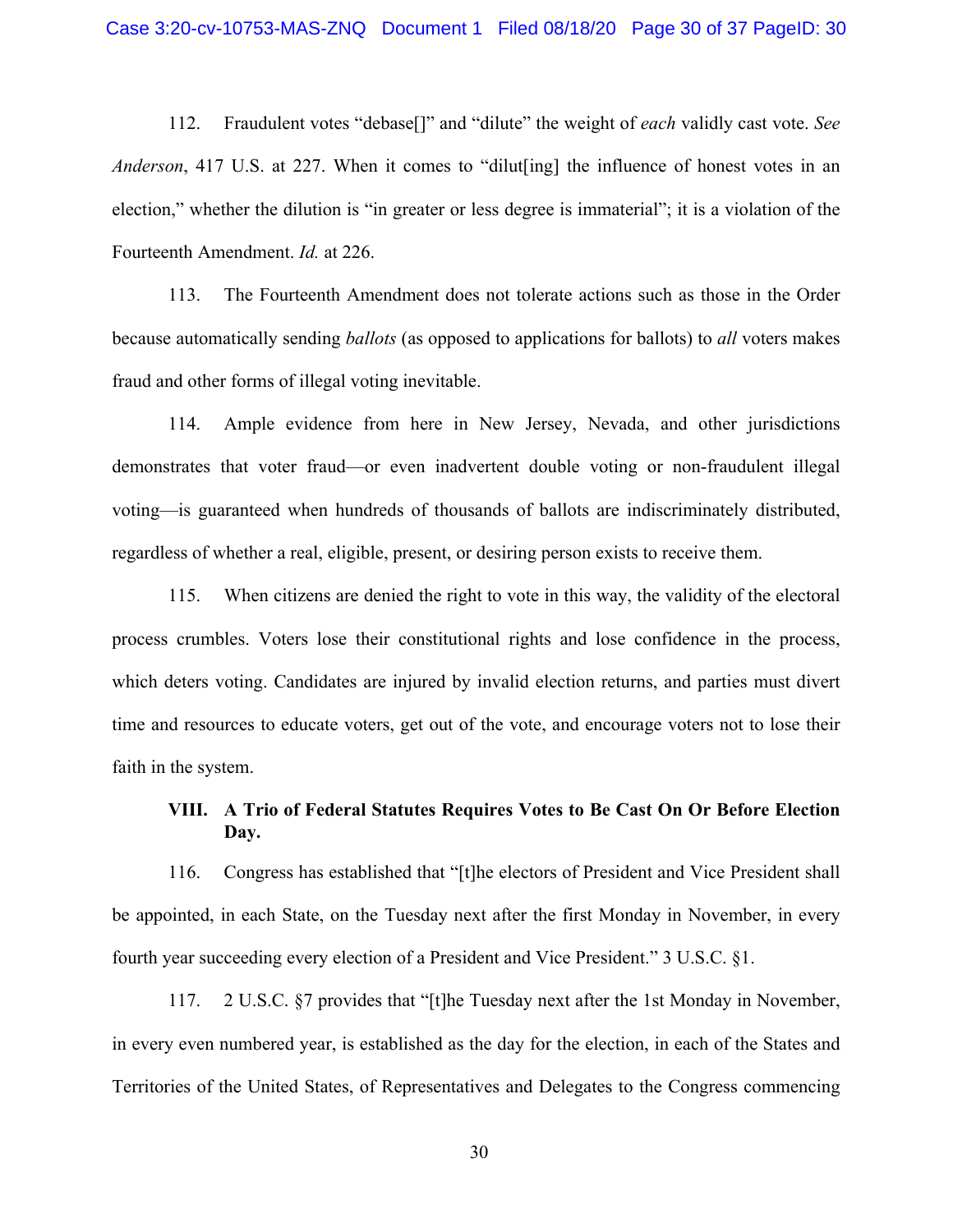on the 3d day of January next thereafter."

118. 2 U.S.C. §1 provides that, "[a]t the regular election held in any State next preceding the expiration of the term for which any Senator was elected to represent such State in Congress, at which election a Representative to Congress is regularly by law to be chosen, a United States Senator from said State shall be elected by the people thereof for the term commencing on the 3d day of January next thereafter."

119. This trio of statutes "mandates holding all elections for Congress and the Presidency on a single day throughout the Union." *Foster v. Love*, 522 U.S. 67, 70 (1997).

120. The word "election" in 3 U.S.C. §1 means the "combined actions of voters and officials meant to make a final selection of an officeholder." *Foster*, 522 U.S. at 71. It is the consummation of the process of electing an official.

121. By its terms then, 3 U.S.C. §1 requires that the 2020 general election be consummated on Election Day (November 3, 2020).

122. A mail ballot is not a legal vote unless it is marked and cast on or before Election Day. Whatever latitude state legislatures (not the state executives) retain under federal law to define the process of casting mail ballots through the U.S. Postal Service, they cannot create a process where ballots marked or mailed *after* Election Day can be considered timely.

123. Consistent with 3 U.S.C. §1, "the Voting Rights Act Amendments of 1970 require that citizens be allowed to vote by absentee ballot in Presidential elections on or before the day of the election." *Voting Integrity Project, Inc. v. Bomer*, 199 F.3d 777 (5th Cir. 2000). *See* 52 U.S.C. §10502(d).

124. Those "uniform rules for federal elections" are both "binding on the States" and superior to conflicting state law: "'[T]he regulations made by Congress are paramount to those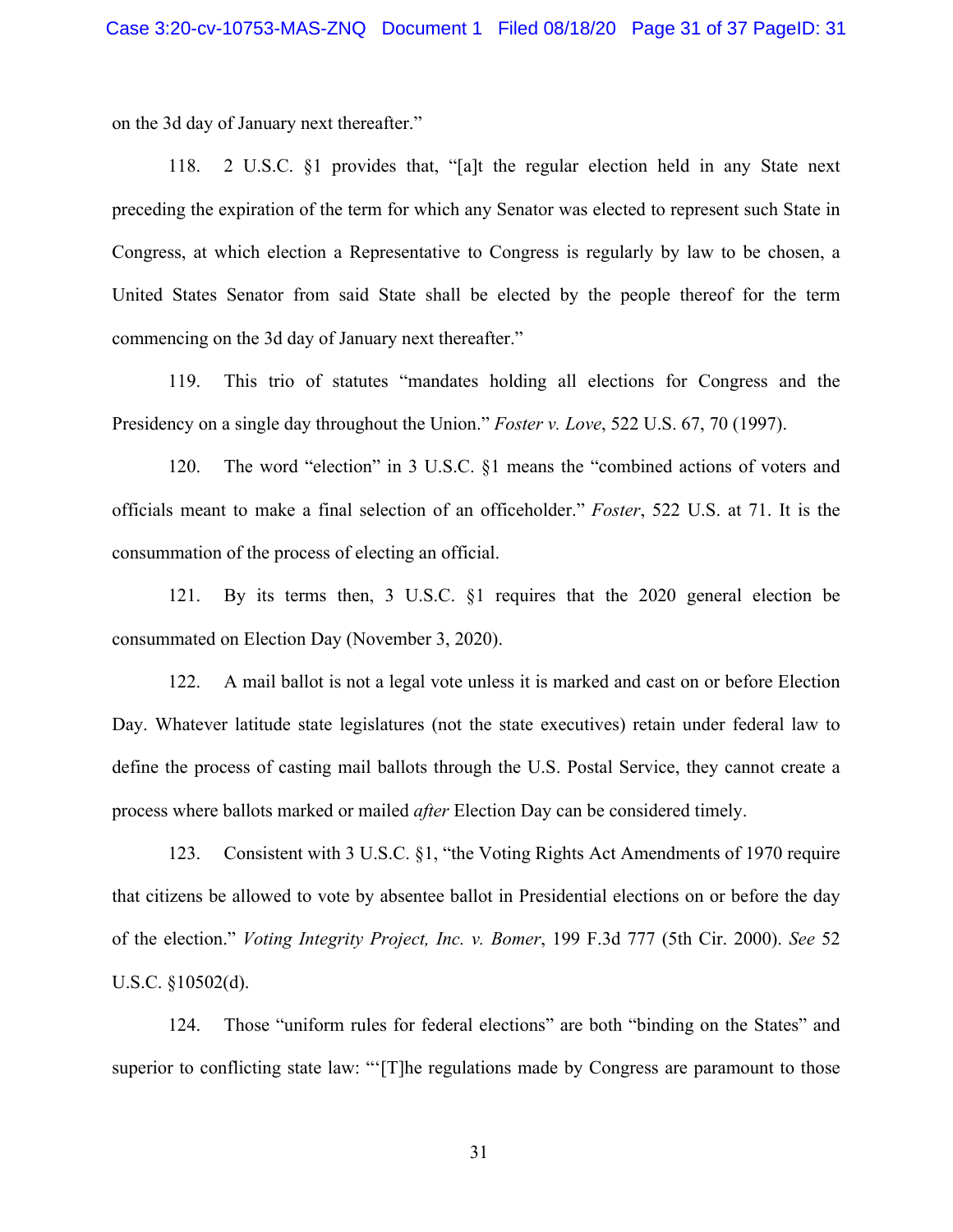## Case 3:20-cv-10753-MAS-ZNQ Document 1 Filed 08/18/20 Page 32 of 37 PageID: 32

made by the State legislature; and if they conflict therewith, the latter, so far as the conflict extends, ceases to be operative.'" *Foster*, 522 U.S. at 69 (quoting *Ex parte Siebold*, 100 U.S. 371, 384 (1879)). In other words, if a state law governing elections for federal offices "conflicts with federal law," that state law is "void." *Id.* at 74.

125. The Order allows ballots that are not postmarked to be counted if they are received within 48 hours of the polls closing. That allows individuals to cast a vote *after* election day and to have that vote counted.

## **CAUSES OF ACTION**

## **COUNT I Violation of the Elections Clause (42 U.S.C. §1983)**

126. Plaintiffs incorporate all their prior allegations.

127. The Order changes the time, place, and manner in which voters in New Jersey will participate in the November 3, 2020 congressional election.

128. Defendants are not "the Legislature," and therefore have no power under the Elections Clause to determine the time, place, or manner of congressional elections. *See* U.S. Const. art. I, §4.

129. The state Legislature could not, and did not, delegate to the Governor the power to suspend ballot-integrity laws on the books.

130. No other provision of New Jersey law authorizes the actions taken in the Order.

131. The Order thus violates the Elections Clause of the U.S. Constitution.

132. Defendants have acted and will continue to act under color of state law to violate the Elections Clause.

133. Plaintiffs have no adequate remedy at law and will suffer serious and irreparable harm to their constitutional rights unless Defendants are enjoined from implementing and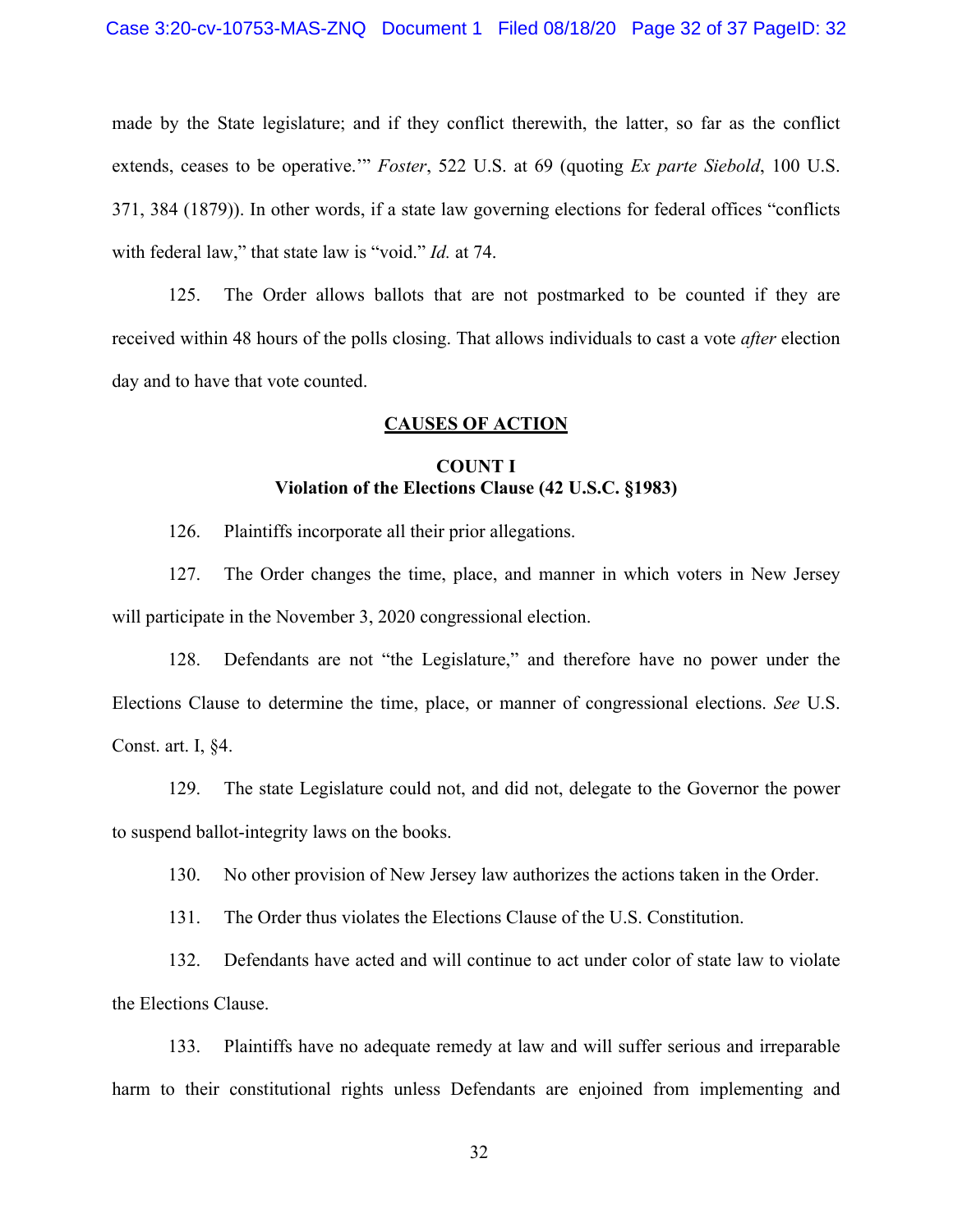enforcing the Order.

## **COUNT II Violation of the Electors Clause (42 U.S.C. §1983)**

134. Plaintiffs incorporate all their prior allegations.

135. The Order changes the manner in which New Jersey will appoint electors during the November 3, 2020 presidential election.

136. Defendants are not "the Legislature," and therefore have no power under the Electors Clause to determine the manner in which New Jersey voters will appoint electors. *See*  U.S. Const. art. II, §1.

137. The State Legislature could not, and did not, delegate to the Governor the power to suspend ballot-integrity laws on the books.

138. Even on their own terms, the authorities that the Governor has cited do not authorize the actions taken in the Order.

139. The Order thus violates the Electors Clause of the U.S. Constitution.

140. Defendants have acted and will continue to act under color of state law to violate the Electors Clause.

141. Plaintiffs have no adequate remedy at law and will suffer serious and irreparable harm to their constitutional rights unless Defendants are enjoined from implementing and enforcing the Order.

# **COUNT III Violation of the Right to Vote (42 U.S.C. §1983)**

142. Plaintiffs incorporate all their prior allegations.

143. The Order, which upends validly enacted election law and requires automatic mailing of ballots to all active voters—especially given New Jersey's rampant history of voter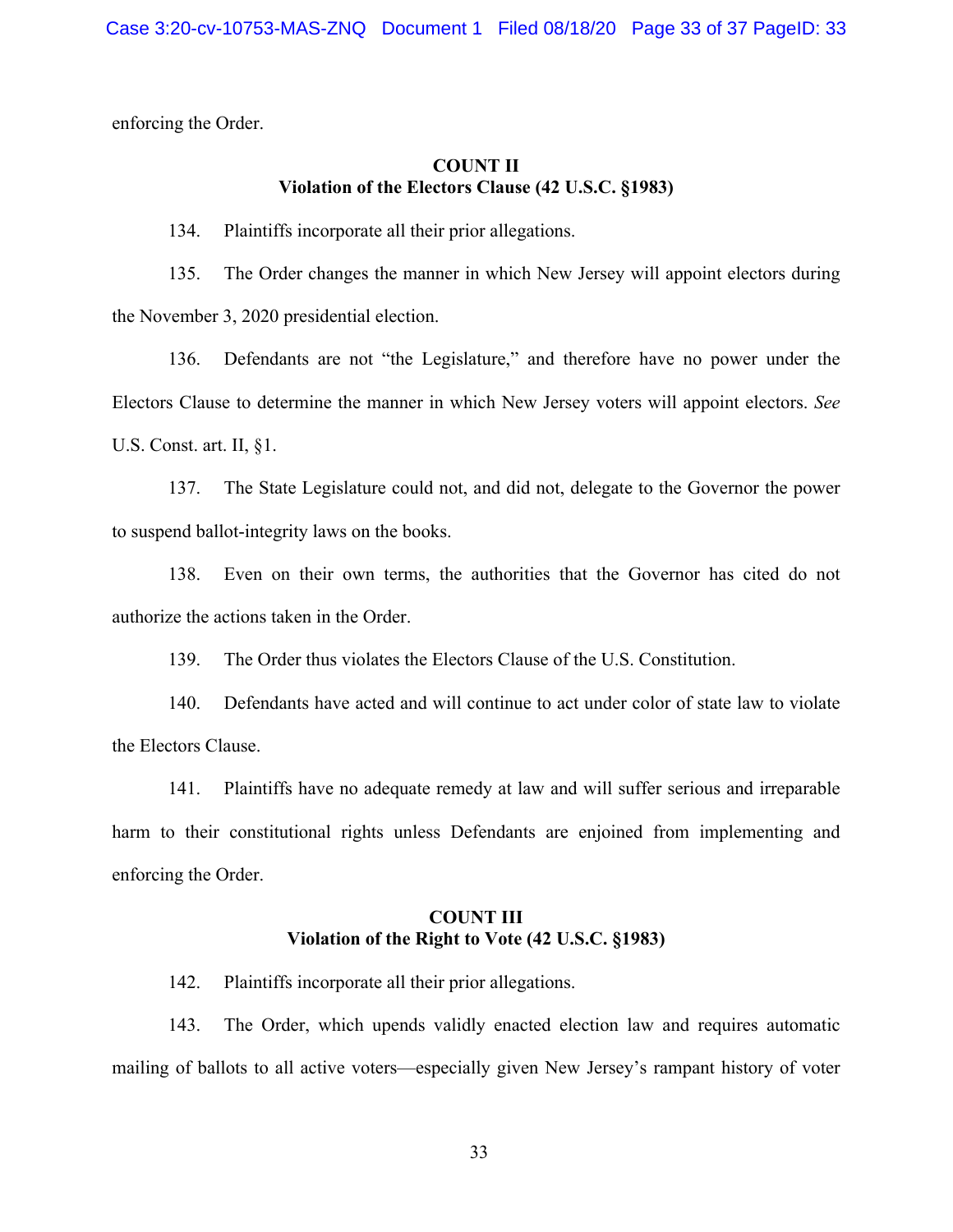fraud—makes voter fraud and other ineligible voting inevitable.

144. Dilution of honest votes, to any degree, by the casting of fraudulent or illegitimate votes violates the right to vote. *Reynolds*, 377 U.S. at 555; *Anderson*, 417 U.S. at 226-27; *Baker*, 369 U.S. at 208.

145. Defendants' new, unauthorized voting system facilitates fraud and other illegitimate voting practices, and therefore violates the Fourteenth Amendment to the U.S. Constitution.

146. Defendants have acted and will continue to act under color of state law to violate the Fourteenth Amendment.

147. Plaintiffs have no adequate remedy at law and will suffer serious and irreparable harm to their constitutional rights unless Defendants are enjoined from implementing and enforcing the Order.

# **COUNT IV Violation of 3 U.S.C. §1, 2 U.S.C. §7, 2 U.S.C. §1**

148. Plaintiffs incorporate all their prior allegations.

149. The Order permits absentee ballots that have not been postmarked to be counted if they are received two days after Election Day (based on a presumption that those ballots were mailed on or before Election Day).

150. Absentee ballots are mailed to the county clerk for the county in which the voter resides. They are delivered by the U.S. Postal Service via First Class mail.

151. The delivery time for First Class mail from one place in any New Jersey county to another place within the same county can take less than two days.

152. The Order thus allows ballots to be cast after Election Day but still counted as lawfully cast votes in the 2020 general election. Federal law thus preempts the Order.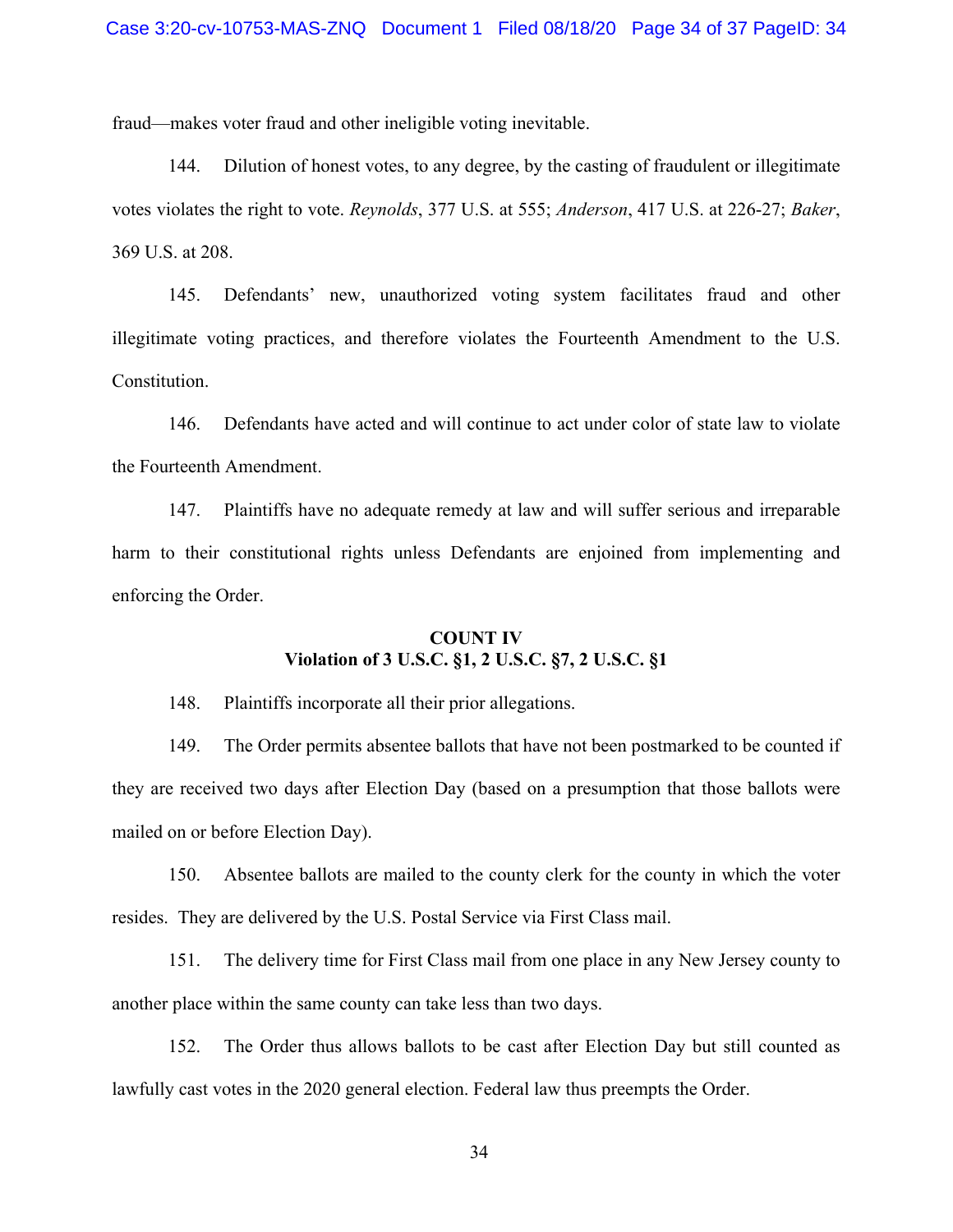153. Plaintiffs have no adequate remedy at law and will suffer serious and irreparable harm to their constitutional rights unless Defendant is enjoined from implementing and enforcing the Order.

# **COUNT V Violation of the Equal Protection Clause (42 U.S.C. §1983)**

154. Plaintiffs incorporate all their prior allegations.

155. "The right to vote is protected in more than the initial allocation of the franchise. Equal protection applies as well to the manner of its exercise. Having once granted the right to vote on equal terms, the State may not, by later arbitrary and disparate treatment, value one person's vote over that of another. It must be remembered that the right of suffrage can be denied by a debasement or dilution of the weight of a citizen's vote just as effectively as by wholly prohibiting the free exercise of the franchise." *Bush v. Gore*, 531 U.S. 98, 104-05 (2000).

156. In particular, the Equal Protection Clause imposes a "minimum requirement for nonarbitrary treatment of voters" and forbids voting systems and practices that distribute election resources in "standardless" fashion, without "specific rules designed to ensure uniform treatment." *Bush*, 531 U.S. at 105-06; *League of Women Voters of Ohio v. Brunner*, 548 F.3d 463, 477-78 (6th Cir. 2008).

157. The Supreme Court has instructed that the "formulation of uniform rules" is "necessary" because the "want of" such rules may lead to "unequal evaluation of ballots." *Bush*, 531 U.S. at 106.

158. The Order requires every in-person voter to cast a provisional ballot.

159. Each voter who casts a ballot in-person thus will be forced to follow the statutory procedure for voting provisionally.

160. By deeming every in-person ballot a provisional ballot, the Order massively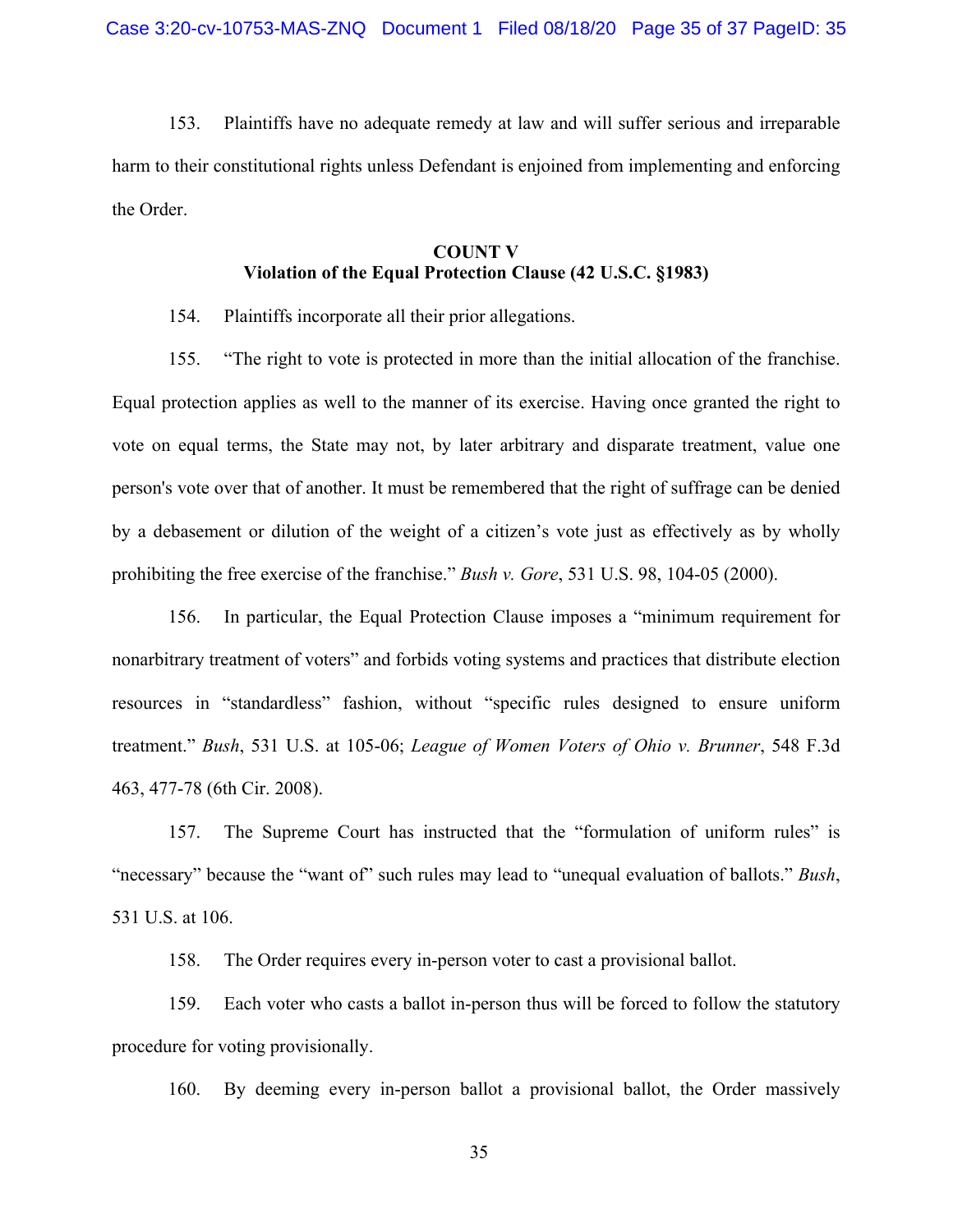increases the volume of provisional ballots that must be processed.

161. This massively increased volume of provisional ballots raises grave concerns about increased lines and wait times to vote and the State's ability to properly process each and every provisional ballot.

162. It will be impossible for county officials to properly inventory, transport, and canvass the massively increased volume of provisional ballots by the prescribed statutory process.

163. County officials thus will be forced to adopt alternative procedures for processing provisional ballots and determining their validity.

164. This risks New Jersey counties adopting arbitrary and varying procedures without "specific rules designed to ensure uniform treatment." *Bush*, 531 U.S. at105-06.

165. The Order thus will result in New Jersey's counties "us[ing] varying standards to determine what [i]s a legal [provisional] vote," contrary to the Equal Protection Clause. *Bush*, 531 U.S. at 107.

166. Defendants have acted and will continue to act under color of state law to violate the Equal Protection Clause of the Fourteenth Amendment.

167. Plaintiffs have no adequate remedy at law and will suffer serious and irreparable harm to their constitutional rights unless Defendants are enjoined from implementing and enforcing the Order.

**WHEREFORE,** Plaintiffs ask this Court to enter judgment in their favor and provide the following relief:

a. A declaratory judgment that the Order violates the Elections Clause, the Electors Clause, the Fourteenth Amendment, and 3 U.S.C. §1.